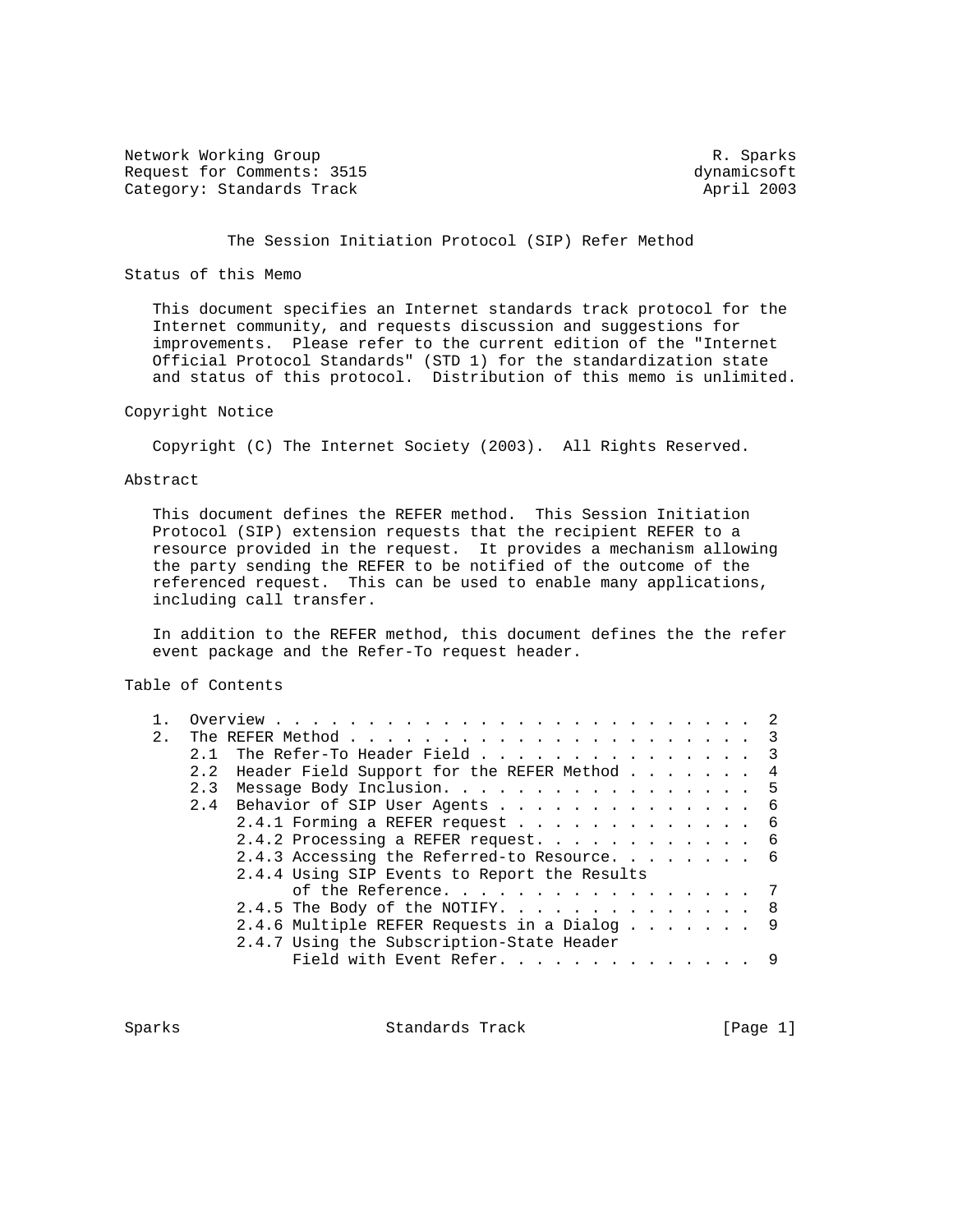|                | Behavior of SIP Registrars/Redirect Servers 9<br>2.5    |  |
|----------------|---------------------------------------------------------|--|
|                | Behavior of SIP Proxies 10<br>2.6                       |  |
| 3.             | Package Details: Event refer 10                         |  |
|                | Event Package Name. 10<br>3.1                           |  |
|                | 3.2<br>Event Package Parameters. 10                     |  |
|                | 3.3                                                     |  |
|                | Subscription Duration 10<br>3.4                         |  |
|                | 3.5                                                     |  |
|                | Notifier processing of SUBSCRIBE requests 11<br>3.6     |  |
|                | Notifier Generation of NOTIFY Requests. 11<br>3.7       |  |
|                | Subscriber Processing of NOTIFY Requests. 11<br>3.8     |  |
|                | Handling of Forked Requests 11<br>3.9                   |  |
|                | 3.10 Rate of Notifications 11                           |  |
|                |                                                         |  |
| 4.             |                                                         |  |
|                | Prototypical REFER callflow 12<br>4.1                   |  |
|                | Multiple REFERs in a dialog 14<br>4.2                   |  |
| 5.             | Security Considerations 16                              |  |
|                | 5.1 Constructing a Refer-To URI 16                      |  |
|                | Authorization Considerations for REFER. 17<br>5.2       |  |
|                | Considerations for the use of message/sipfrag 18<br>5.3 |  |
|                | 5.3.1 Circumventing Privacy 18                          |  |
|                | 5.3.2 Circumventing Confidentiality 19                  |  |
|                | 5.3.3 Limiting the Breach 19                            |  |
|                | 5.3.4 Cut, Paste and Replay Considerations. 19          |  |
| б.             |                                                         |  |
| 7 <sub>1</sub> |                                                         |  |
| 8.             |                                                         |  |
| 9.             |                                                         |  |
|                | Normative References. 21<br>9.1                         |  |
|                | 9.2<br>Informative References. 21                       |  |
|                | 10. Intellectual Property Statement. 21                 |  |
|                |                                                         |  |
|                | 12. Full Copyright Statement 23                         |  |

### 1. Overview

 This document defines the REFER method. This SIP [1] extension requests that the recipient REFER to a resource provided in the request.

 This can be used to enable many applications, including Call Transfer. For instance, if Alice is in a call with Bob, and decides Bob needs to talk to Carol, Alice can instruct her SIP user agent (UA) to send a SIP REFER request to Bob's UA providing Carol's SIP Contact information. Assuming Bob has given it permission, Bob's UA will attempt to call Carol using that contact. Bob's UA will then report whether it succeeded in reaching the contact to Alice's UA.

Sparks Standards Track [Page 2]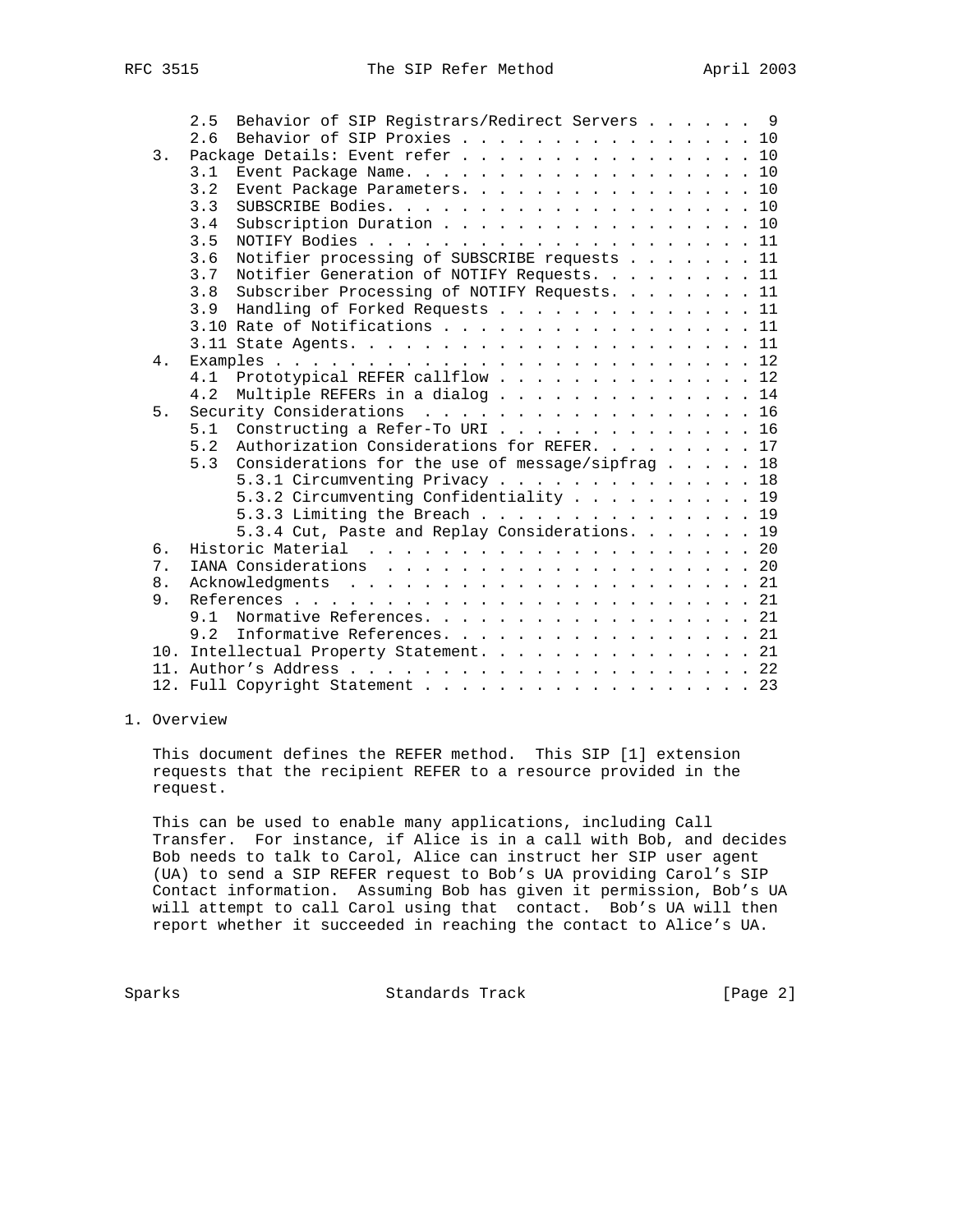2. The REFER Method

 REFER is a SIP method as defined by RFC 3261 [1]. The REFER method indicates that the recipient (identified by the Request-URI) should contact a third party using the contact information provided in the request.

 Unless stated otherwise, the protocol for emitting and responding to a REFER request are identical to those for a BYE request in [1]. The behavior of SIP entities not implementing the REFER (or any other unknown) method is explicitly defined in [1].

 A REFER request implicitly establishes a subscription to the refer event. Event subscriptions are defined in [2].

 A REFER request MAY be placed outside the scope of a dialog created with an INVITE. REFER creates a dialog, and MAY be Record-Routed, hence MUST contain a single Contact header field value. REFERs occurring inside an existing dialog MUST follow the Route/Record- Route logic of that dialog.

2.1 The Refer-To Header Field

 Refer-To is a request header field (request-header) as defined by [1]. It only appears in a REFER request. It provides a URL to reference.

 Refer-To = ("Refer-To" / "r") HCOLON ( name-addr / addr-spec ) \* (SEMI generic-param)

 The following should be interpreted as if it appeared in Table 3 of RFC 3261.

| Header field | where    | proxy ACK BYE CAN INV OPT REG |        |        |                          |                          |  |
|--------------|----------|-------------------------------|--------|--------|--------------------------|--------------------------|--|
| Refer-To     | R<br>. . |                               | $\sim$ | $\sim$ | $\overline{\phantom{a}}$ | $\overline{\phantom{a}}$ |  |

 The Refer-To header field MAY be encrypted as part of end-to-end encryption.

 The Contact header field is an important part of the Route/Record- Route mechanism and is not available to be used to indicate the target of the reference.

Sparks Standards Track [Page 3]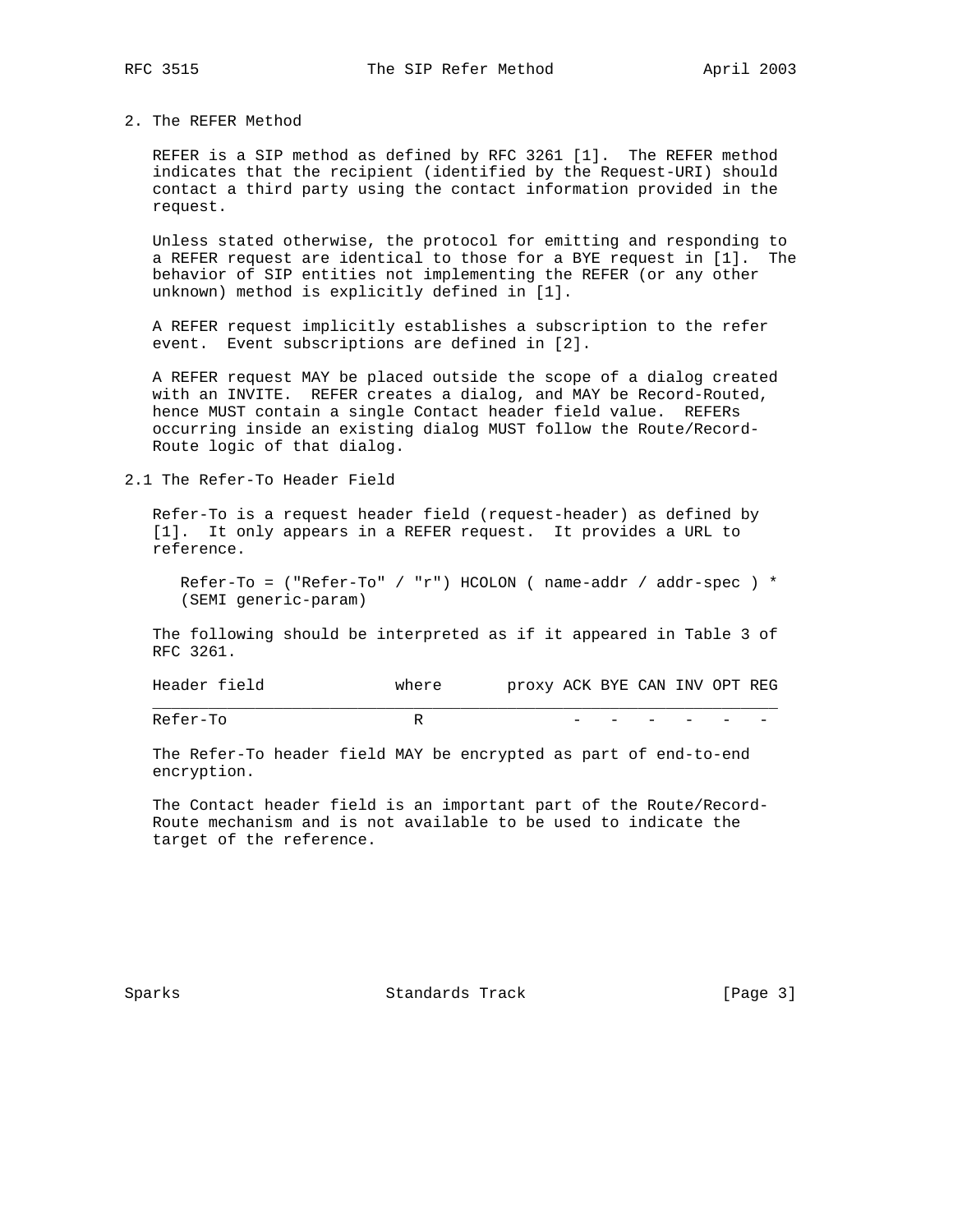Examples

Refer-To: sip:alice@atlanta.example.com

Refer-To: <sip:bob@biloxi.example.net?Accept-Contact=sip:bobsdesk. biloxi.example.net&Call-ID%3D55432%40alicepc.atlanta.example.com>

Refer-To: <sip:dave@denver.example.org?Replaces=12345%40192.168.118.3%3B to-tag%3D12345%3Bfrom-tag%3D5FFE-3994>

Refer-To: <sip:carol@cleveland.example.org;method=SUBSCRIBE>

Refer-To: http://www.ietf.org

Long headers field values are line-wrapped here for clarity only.

2.2 Header Field Support for the REFER Method

 This table adds a column to tables 2 and 3 in [1], describing header field presence in a REFER method. See [1] for a key for the symbols used. A row for the Refer-To request-header should be inferred, mandatory for REFER. Refer-To is not applicable for any other methods. The proxy column in [1] applies to the REFER method unmodified.

| Header              | Where   | REFER   |
|---------------------|---------|---------|
| Accept              | R       | O       |
| Accept              | 2xx     |         |
| Accept              | 415     | C       |
| Accept-Encoding     | R       | $\circ$ |
| Accept-Encoding     | 2xx     |         |
| Accept-Encoding     | 415     | C       |
| Accept-Language     | R       | $\circ$ |
| Accept-Language     | 2xx     |         |
| Accept-Language     | 415     | C       |
| Alert-Info          |         |         |
| Allow               | Rr      | $\circ$ |
| Allow               | 405     | m       |
| Authentication-Info | 2xx     | $\circ$ |
| Authorization       | R       | $\circ$ |
| $Call$ -ID          | C       | m       |
| Call-Info           |         |         |
| Contact             | R       | m       |
| Contact             | 1xx     |         |
| Contact             | 2xx     | m       |
| Contact             | $3-6xx$ | $\circ$ |
| Content-Disposition |         | O       |
| Content-Encoding    |         | $\circ$ |

Sparks Standards Track [Page 4]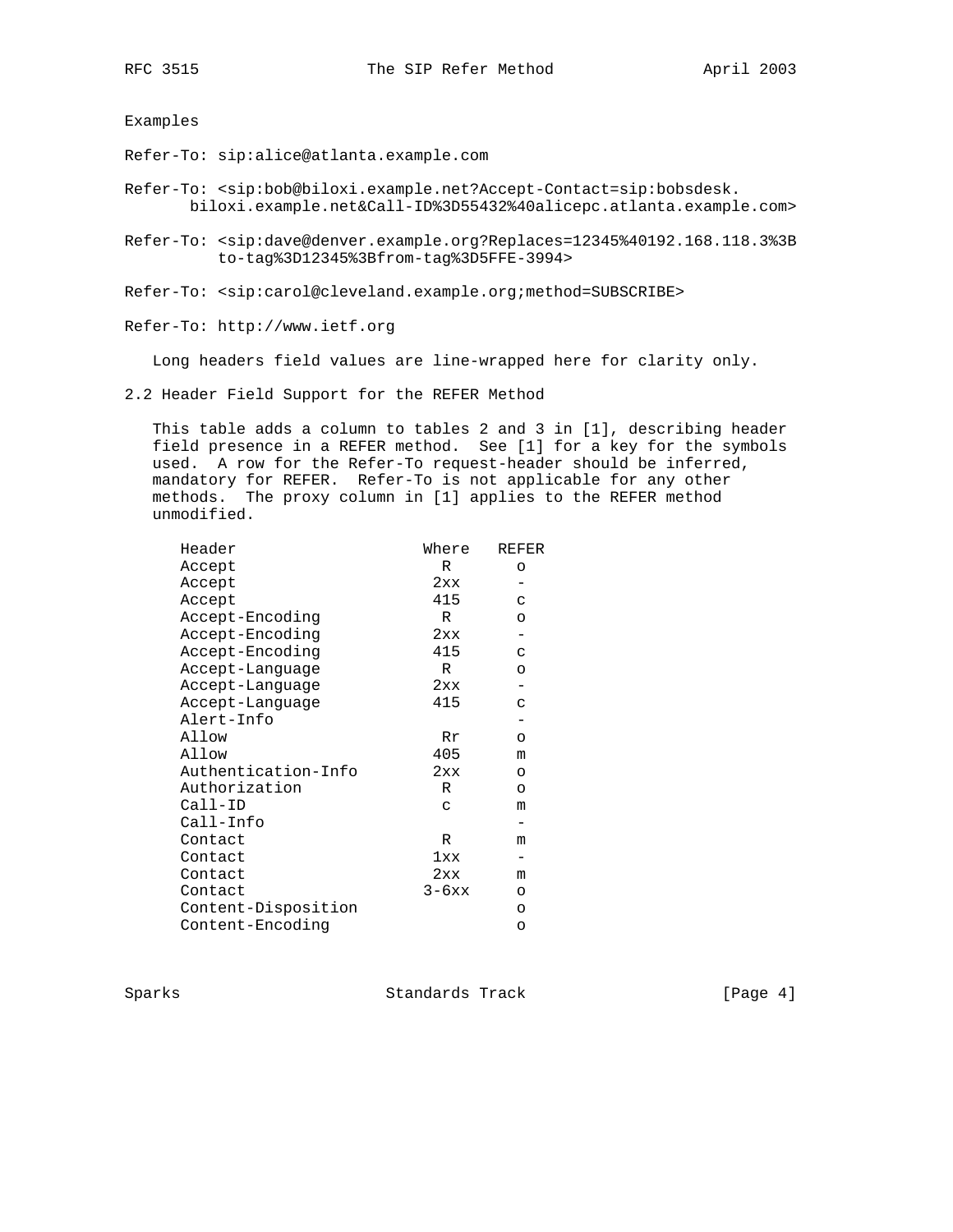| ADYII | 2003 |  |
|-------|------|--|
|       |      |  |

| Content-Language    |                    | O       |
|---------------------|--------------------|---------|
| Content-Length      |                    | O       |
| Content-Type        |                    | ¥       |
| CSeq                | $\mathbf C$        | m       |
| Date                |                    | O       |
| Error-Info          | $3-6xx$            | O       |
| Expires             | R                  | $\circ$ |
| From                | C                  | m       |
| In-Reply-To         |                    |         |
| Max-Forwards        | R                  | m       |
| Min-Expires         |                    |         |
| MIME-Version        |                    | $\circ$ |
| Organization        |                    | O       |
| Priority            | R                  |         |
| Proxy-Authenticate  | 401                | O       |
| Proxy-Authenticate  | 407                | m       |
| Proxy-Authorization | R                  | O       |
| Proxy-Require       | R                  | O       |
| Record-Route        | R                  | O       |
| Record-Route        | 2xx,18x            | O       |
| Reply-To            |                    |         |
| Require             |                    | C       |
| Retry-After         | 404, 413, 480, 486 | $\circ$ |
| Retry-After         | 500,503            | O       |
| Retry-After         | 600,603            | O       |
| Route               | R                  | С       |
| Server              | r                  | O       |
| Subject             | $\mathbb{R}$       |         |
| Supported           | R, 2xx             | O       |
| Timestamp           |                    | O       |
| To                  | c(1)               | m       |
| Unsupported         | 420                | O       |
| User-Agent          |                    | O       |
| Via                 | C(2)               | m       |
| Warning             | r                  | O       |
| WWW-Authenticate    | 401                | m       |
| WWW-Authenticate    | 407                | $\circ$ |

Table 1: Header Field Support

2.3 Message Body Inclusion

 A REFER method MAY contain a body. This specification assigns no meaning to such a body. A receiving agent may choose to process the body according to its Content-Type.

Sparks Standards Track [Page 5]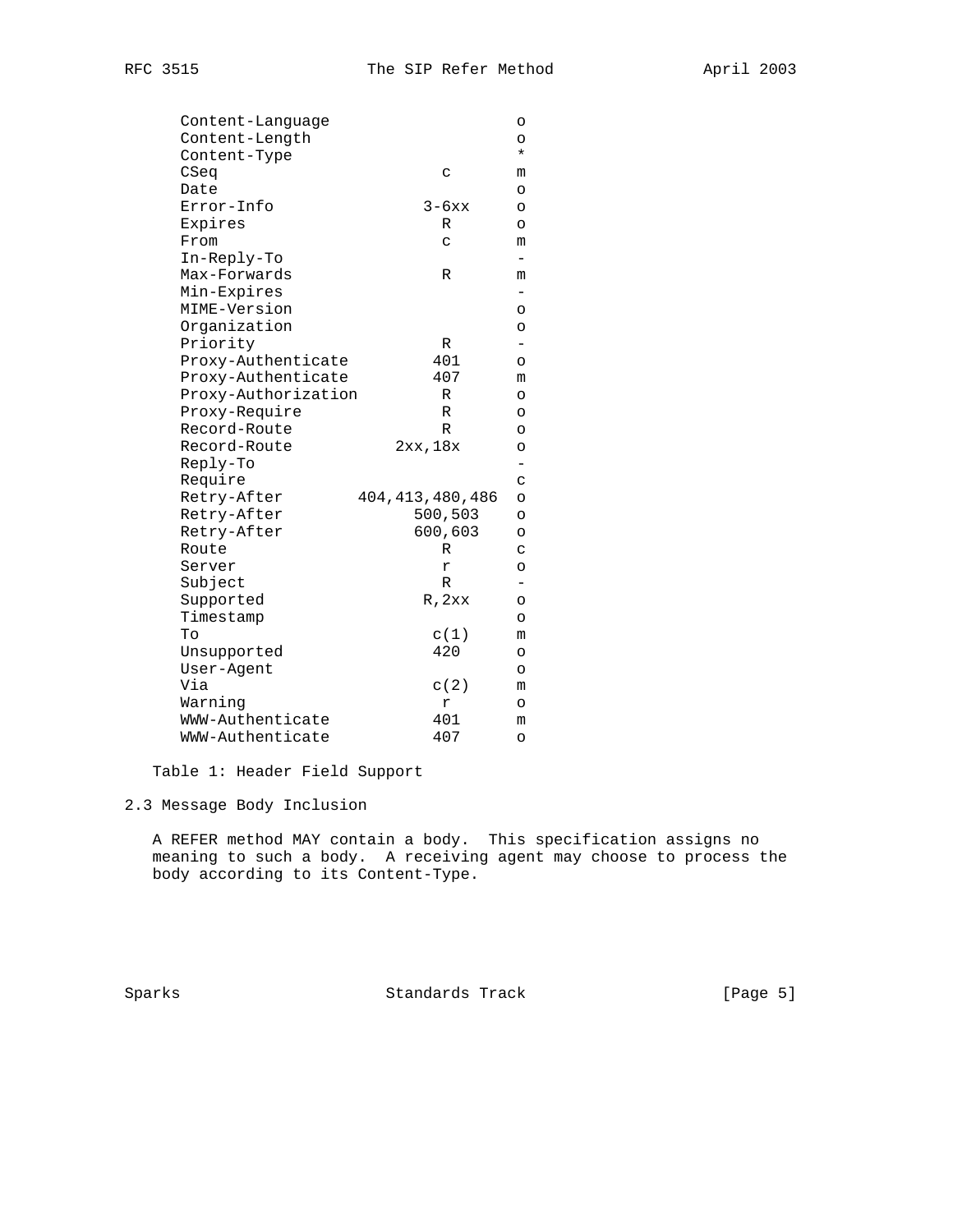2.4 Behavior of SIP User Agents

2.4.1 Forming a REFER request

 REFER is a SIP request and is constructed as defined in [1]. A REFER request MUST contain exactly one Refer-To header field value.

2.4.2 Processing a REFER request

 A UA accepting a well-formed REFER request SHOULD request approval from the user to proceed (this request could be satisfied with an interactive query or through accessing configured policy). If approval is granted, the UA MUST contact the resource identified by the URI in the Refer-To header field value as discussed in Section 2.4.3.

 If the approval sought above for a well-formed REFER request is immediately denied, the UA MAY decline the request.

 An agent responding to a REFER method MUST return a 400 (Bad Request) if the request contained zero or more than one Refer-To header field values.

 An agent (including proxies generating local responses) MAY return a 100 (Trying) or any appropriate 4xx-6xx class response as prescribed by [1].

 Care should be taken when implementing the logic that determines whether or not to accept the REFER request. A UA not capable of accessing non-SIP URIs SHOULD NOT accept REFER requests to them.

 If no final response has been generated according to the rules above, the UA MUST return a 202 Accepted response before the REFER transaction expires.

 If a REFER request is accepted (that is, a 2xx class response is returned), the recipient MUST create a subscription and send notifications of the status of the refer as described in Section 2.4.4.

2.4.3 Accessing the Referred-to Resource

 The resource identified by the Refer-To URI is contacted using the normal mechanisms for that URI type. For example, if the URI is a SIP URI indicating INVITE (using a method=INVITE URI parameter for example), the UA would issue a new INVITE using all of the normal rules for sending an INVITE defined in [1].

Sparks Standards Track [Page 6]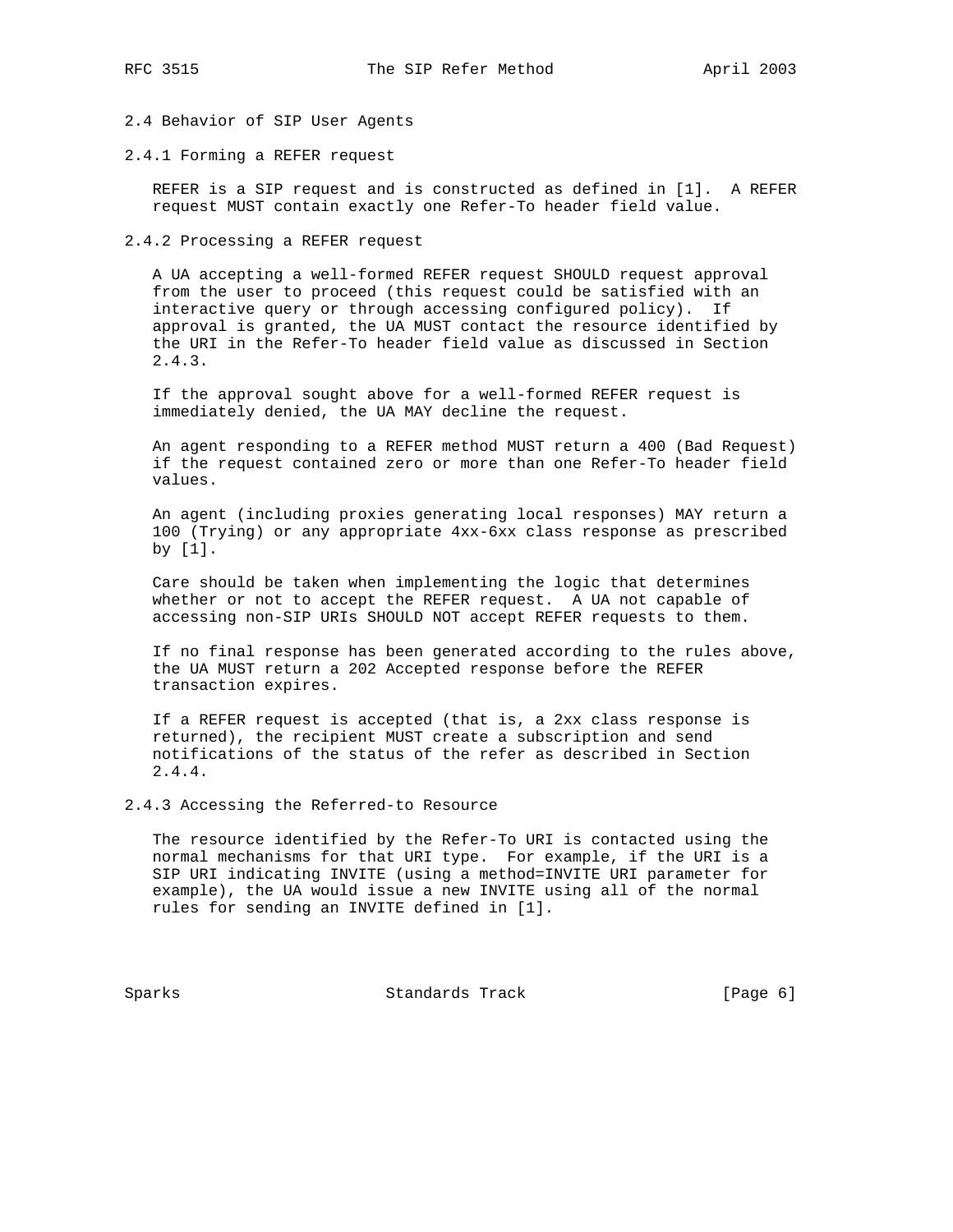2.4.4 Using SIP Events to Report the Results of the Reference

 The NOTIFY mechanism defined in [2] MUST be used to inform the agent sending the REFER of the status of the reference. The dialog identifiers (To, From, and Call-ID) of each NOTIFY must match those of the REFER as they would if the REFER had been a SUBSCRIBE request.

 Each NOTIFY MUST contain an Event header field with a value of refer and possibly an id parameter (see Section 2.4.6).

Each NOTIFY MUST contain a body of type "message/sipfrag" [3].

 The creation of a subscription as defined by [2] always results in an immediate NOTIFY. Analogous to the case for SUBSCRIBE described in that document, the agent that issued the REFER MUST be prepared to receive a NOTIFY before the REFER transaction completes.

 The implicit subscription created by a REFER is the same as a subscription created with a SUBSCRIBE request. The agent issuing the REFER can terminate this subscription prematurely by unsubscribing using the mechanisms described in [2]. Terminating a subscription, either by explicitly unsubscribing or rejecting NOTIFY, is not an indication that the referenced request should be withdrawn or abandoned. In particular, an agent acting on a REFER request SHOULD NOT issue a CANCEL to any referenced SIP requests because the agent sending the REFER terminated its subscription to the refer event before the referenced request completes.

 The agent issuing the REFER may extend its subscription using the subscription refresh mechanisms described in [2].

 REFER is the only mechanism that can create a subscription to event refer. If a SUBSCRIBE request for event refer is received for a subscription that does not already exist, it MUST be rejected with a 403.

 Notice that unlike SUBSCRIBE, the REFER transaction does not contain a duration for the subscription in either the request or the response. The lifetime of the state being subscribed to is determined by the progress of the referenced request. The duration of the subscription is chosen by the agent accepting the REFER and is communicated to the agent sending the REFER in the subscription's initial NOTIFY (using the Subscription-State expires header parameter). Note that agents accepting REFER and not wishing to hold subscription state can terminate the subscription with this initial NOTIFY.

Sparks Standards Track [Page 7]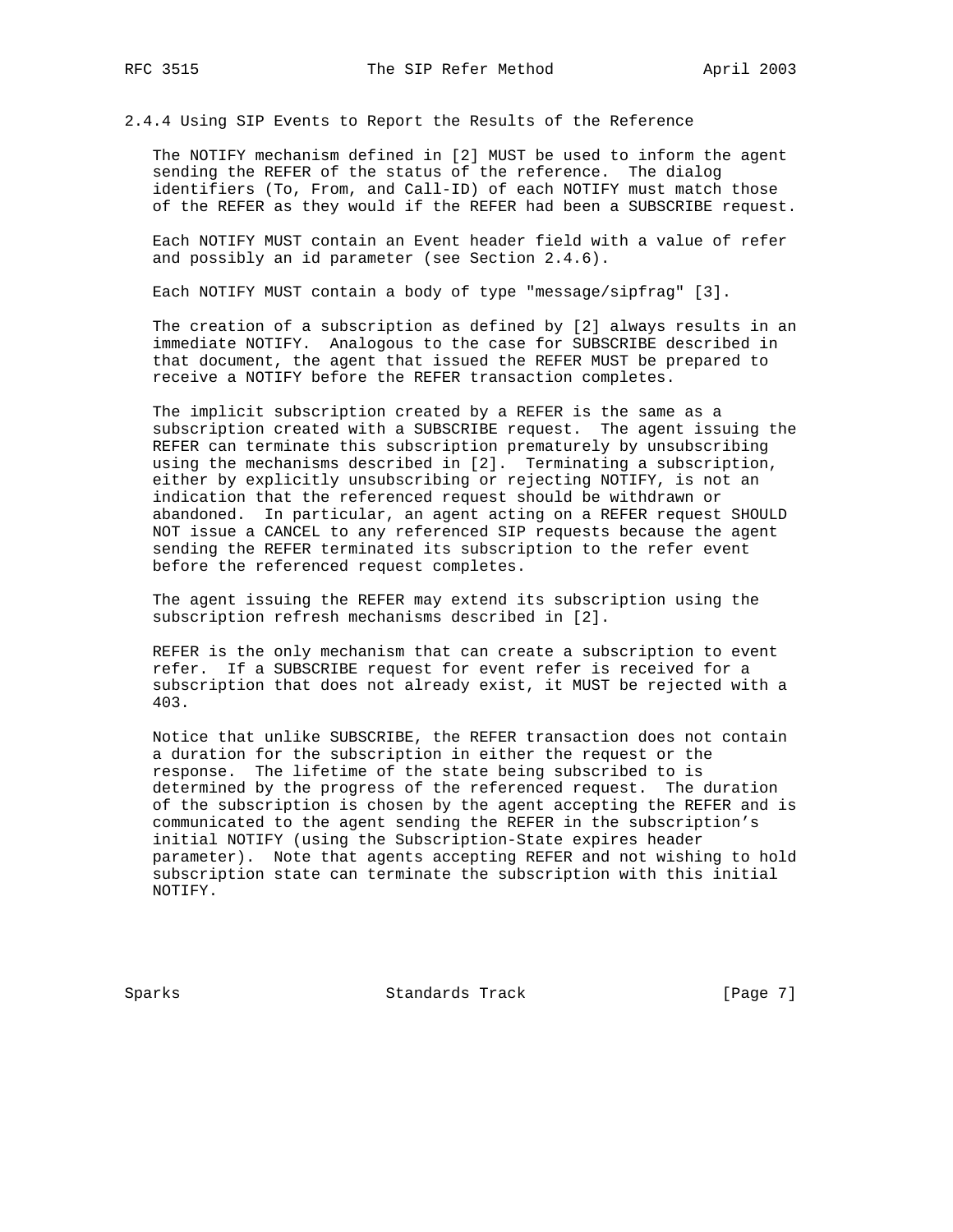#### 2.4.5 The Body of the NOTIFY

 Each NOTIFY MUST contain a body of type "message/sipfrag" [3]. The body of a NOTIFY MUST begin with a SIP Response Status-Line as defined in [1]. The response class in this status line indicates the status of the referred action. The body MAY contain other SIP header fields to provide information about the outcome of the referenced action. This body provides a complete statement of the status of the referred action. The refer event package does not support state deltas.

 If a NOTIFY is generated when the subscription state is pending, its body should consist only of a status line containing a response code of 100.

 A minimal, but complete, implementation can respond with a single NOTIFY containing either the body:

SIP/2.0 100 Trying

if the subscription is pending, the body:

SIP/2.0 200 OK

if the reference was successful, the body:

SIP/2.0 503 Service Unavailable

if the reference failed, or the body:

SIP/2.0 603 Declined

 if the REFER request was accepted before approval to follow the reference could be obtained and that approval was subsequently denied (see Section 2.4.7).

 An implementation MAY include more of a SIP message in that body to convey more information. Warning header field values received in responses to the referred action are good candidates. In fact, if the reference was to a SIP URI, the entire response to the referenced action could be returned (perhaps to assist with debugging). However, doing so could have grave security repercussions (see Section 5). Implementers must carefully consider what they choose to include.

 Note that if the reference was to a non-SIP URI, status in any NOTIFYs to the referrer must still be in the form of SIP Response Status-Lines. The minimal implementation discussed above is

Sparks Standards Track [Page 8]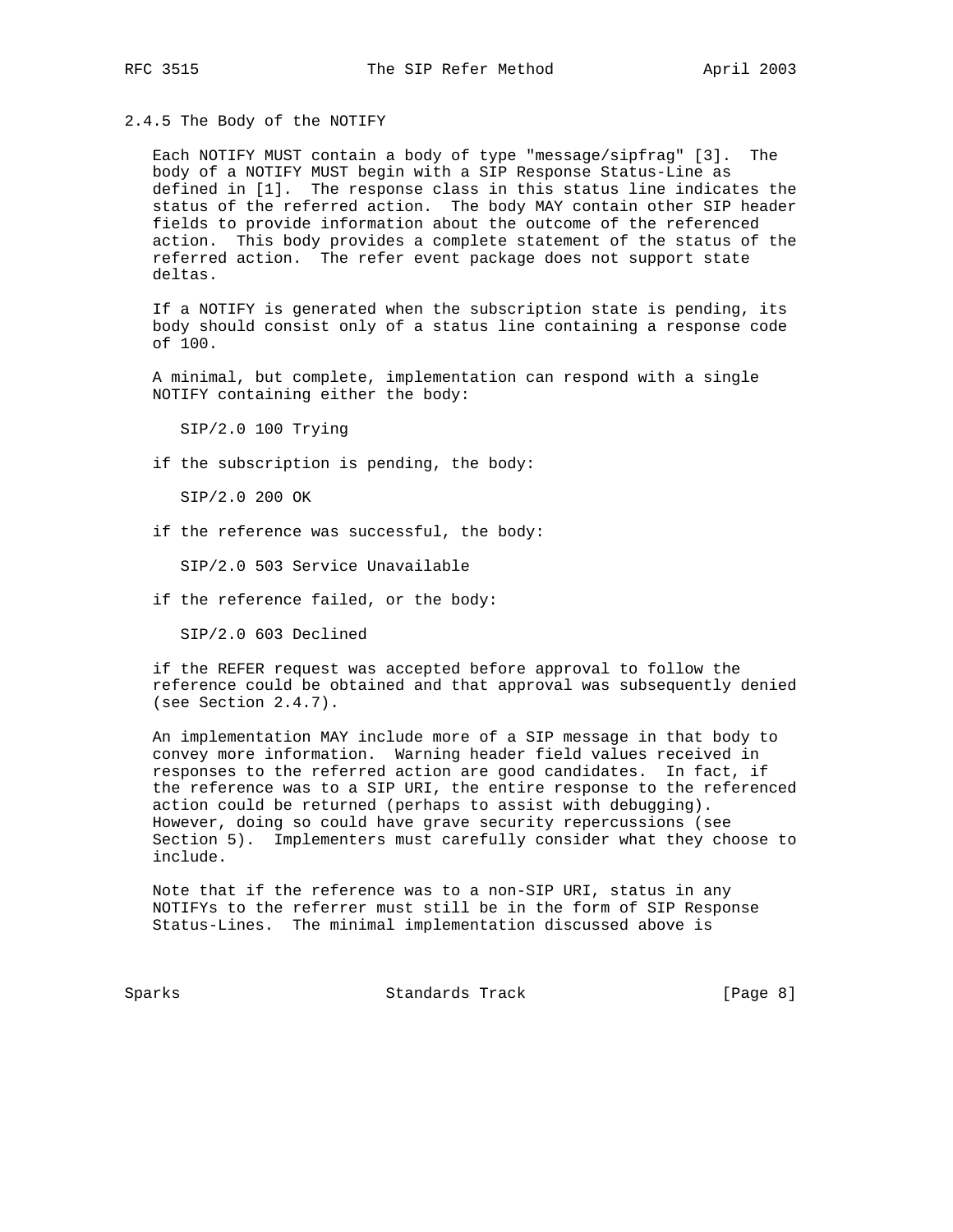sufficient to provide a basic indication of success or failure. For example, if a client receives a REFER to a HTTP URL, and is successful in accessing the resource, its NOTIFY to the referrer can contain the message/sipfrag body of "SIP/2.0 200 OK". If the notifier wishes to return additional non-SIP protocol specific information about the status of the request, it may place it in the body of the sipfrag message.

## 2.4.6 Multiple REFER Requests in a Dialog

 A REFER creates an implicit subscription sharing the dialog identifiers in the REFER request. If more than one REFER is issued in the same dialog (a second attempt at transferring a call for example), the dialog identifiers do not provide enough information to associate the resulting NOTIFYs with the proper REFER.

 Thus, for the second and subsequent REFER requests a UA receives in a given dialog, it MUST include an id parameter[2] in the Event header field of each NOTIFY containing the sequence number (the number from the CSeq header field value) of the REFER this NOTIFY is associated with. This id parameter MAY be included in NOTIFYs to the first REFER a UA receives in a given dialog. A SUBSCRIBE sent to refresh or terminate this subscription MUST contain this id parameter.

2.4.7 Using the Subscription-State Header Field with Event Refer

 Each NOTIFY must contain a Subscription-State header field as defined in [2]. The final NOTIFY sent in response to a REFER MUST indicate the subscription has been "terminated" with a reason of "noresource". (The resource being subscribed to is the state of the referenced request).

 If a NOTIFY indicates a reason that indicates a re-subscribe is appropriate according to [2], the agent sending the REFER is NOT obligated to re-subscribe.

 In the case where a REFER was accepted with a 202, but approval to follow the reference was subsequently denied, the reason and retry after elements of the Subscription-State header field can be used to indicate if and when the REFER can be re-attempted (as described for SUBSCRIBE in [2]).

2.5 Behavior of SIP Registrars/Redirect Servers

 A registrar that is unaware of the definition of the REFER method will return a 501 response as defined in [1]. A registrar aware of the definition of REFER SHOULD return a 405 response.

Sparks Standards Track [Page 9]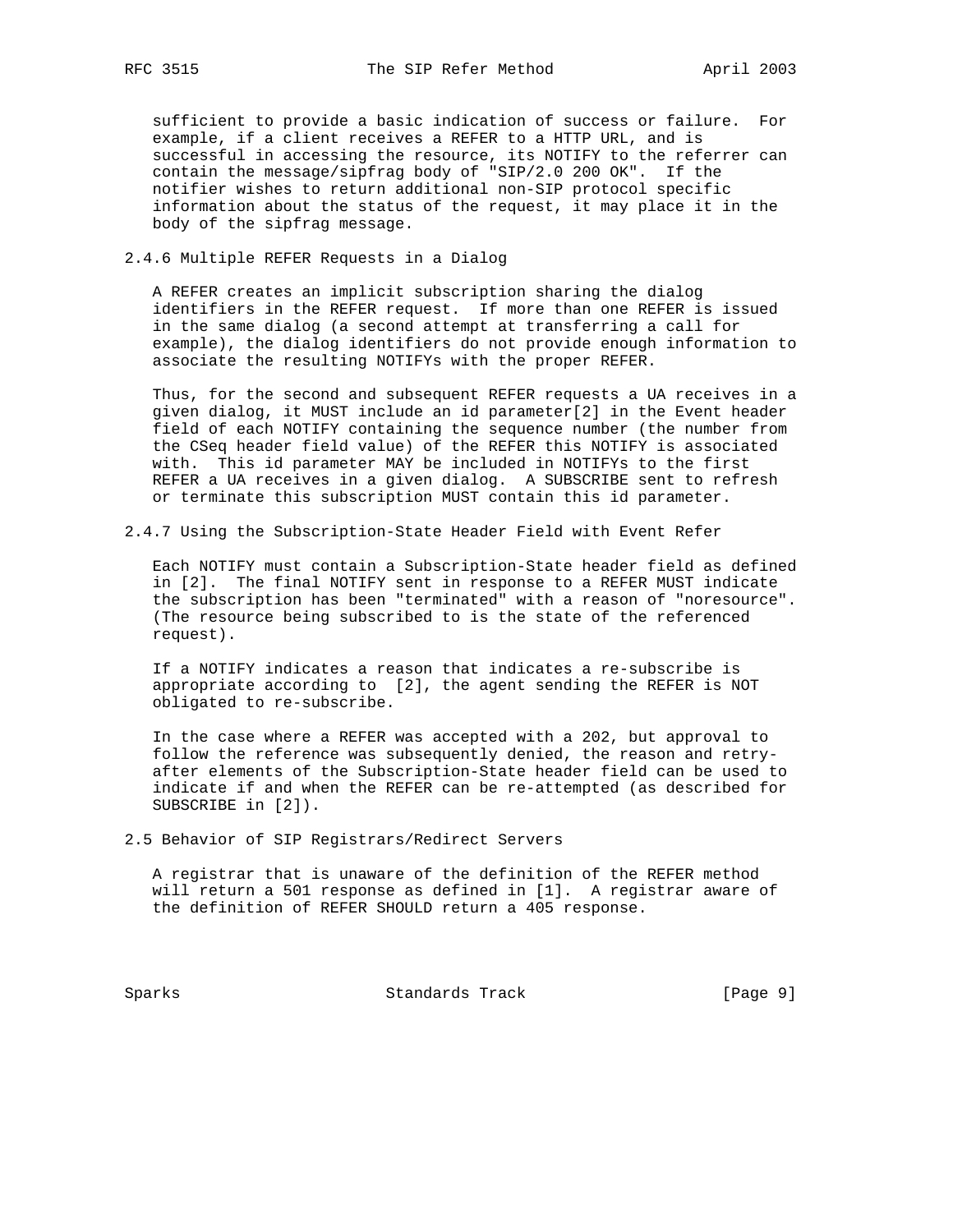This specification places no requirements on redirect server behavior beyond those specified in [1]. Thus, it is possible for REFER requests to be redirected.

2.6 Behavior of SIP Proxies

 SIP proxies do not require modification to support the REFER method. Specifically, as required by [1], a proxy should process a REFER request the same way it processes an OPTIONS request.

3. Package Details: Event refer

This document defines an event package as defined in [2].

3.1 Event Package Name

The name of this event package is "refer".

3.2 Event Package Parameters

 This package uses the "id" parameter defined in [2]. Its use in package is described in Section 2.4.6.

3.3 SUBSCRIBE Bodies

SUBSCRIBE bodies have no special meaning for this event package.

3.4 Subscription Duration

 The duration of an implicit subscription created by a REFER request is initially determined by the agent accepting the REFER and communicated to the subscribing agent in the Subscription-State header field's expire parameter in the first NOTIFY sent in the subscription. Reasonable choices for this initial duration depend on the type of request indicated in the Refer-To URI. The duration SHOULD be chosen to be longer than the time the referenced request will be given to complete. For example, if the Refer-To URI is a SIP INVITE URI, the subscription interval should be longer than the Expire value in the INVITE. Additional time MAY be included to account for time needed to authorize the subscription. The subscribing agent MAY extend the subscription by refreshing it, or terminate it by unsubscribing. As described in Section 2.4.7, the agent accepting the REFER will terminate the subscription when it reports the final result of the reference, indicating that termination in the Subscription-State header field.

Sparks Standards Track [Page 10]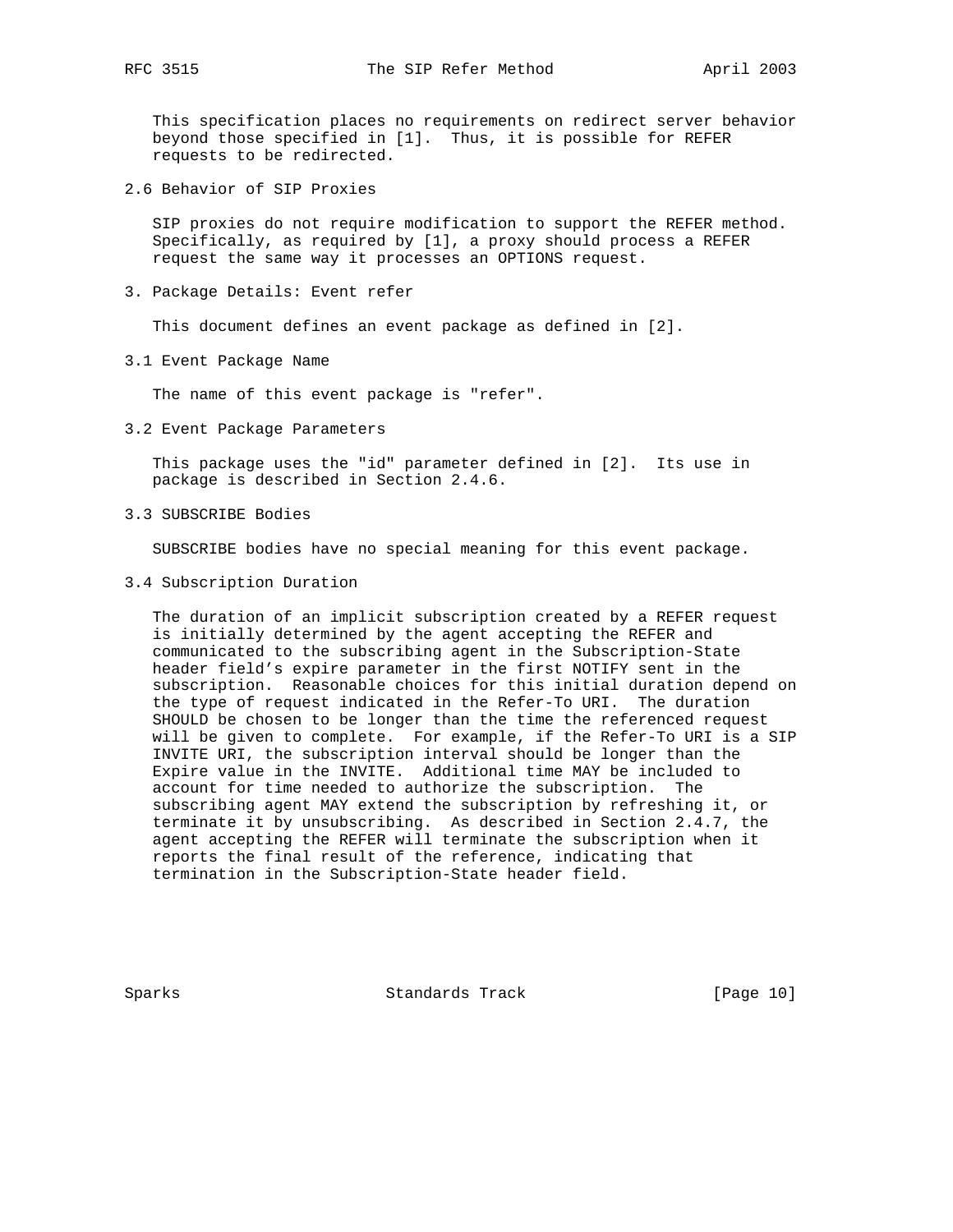3.5 NOTIFY Bodies

 The bodies of NOTIFY requests for event refer are discussed in Section 2.4.5.

3.6 Notifier processing of SUBSCRIBE requests

 Notifier processing of SUBSCRIBE requests is discussed in Section 2.4.4.

3.7 Notifier Generation of NOTIFY Requests

Notifier generation of NOTIFY requests is discussed in Section 2.4.4.

3.8 Subscriber Processing of NOTIFY Requests

 Subscriber processing of NOTIFY requests is discussed in Section 2.4.4.

3.9 Handling of Forked Requests

 A REFER sent within the scope of an existing dialog will not fork. A REFER sent outside the context of a dialog MAY fork, and if it is accepted by multiple agents, MAY create multiple subscriptions. These subscriptions are created and managed as per "Handling of Forked Requests" in [2] as if the REFER had been a SUBSCRIBE. The agent sending the REFER manages the state associated with each subscription separately. It does NOT merge the state from the separate subscriptions. The state is the status of the referenced request at each of the accepting agents.

3.10 Rate of Notifications

 An event refer NOTIFY might be generated each time new knowledge of the status of a referenced requests becomes available. For instance, if the REFER was to a SIP INVITE, NOTIFYs might be generated with each provisional response and the final response to the INVITE. Alternatively, the subscription might only result in two NOTIFY requests, the immediate NOTIFY and the NOTIFY carrying the final result of the reference. NOTIFYs to event refer SHOULD NOT be sent more frequently than once per second.

3.11 State Agents

Separate state agents are not defined for event refer.

Sparks Standards Track [Page 11]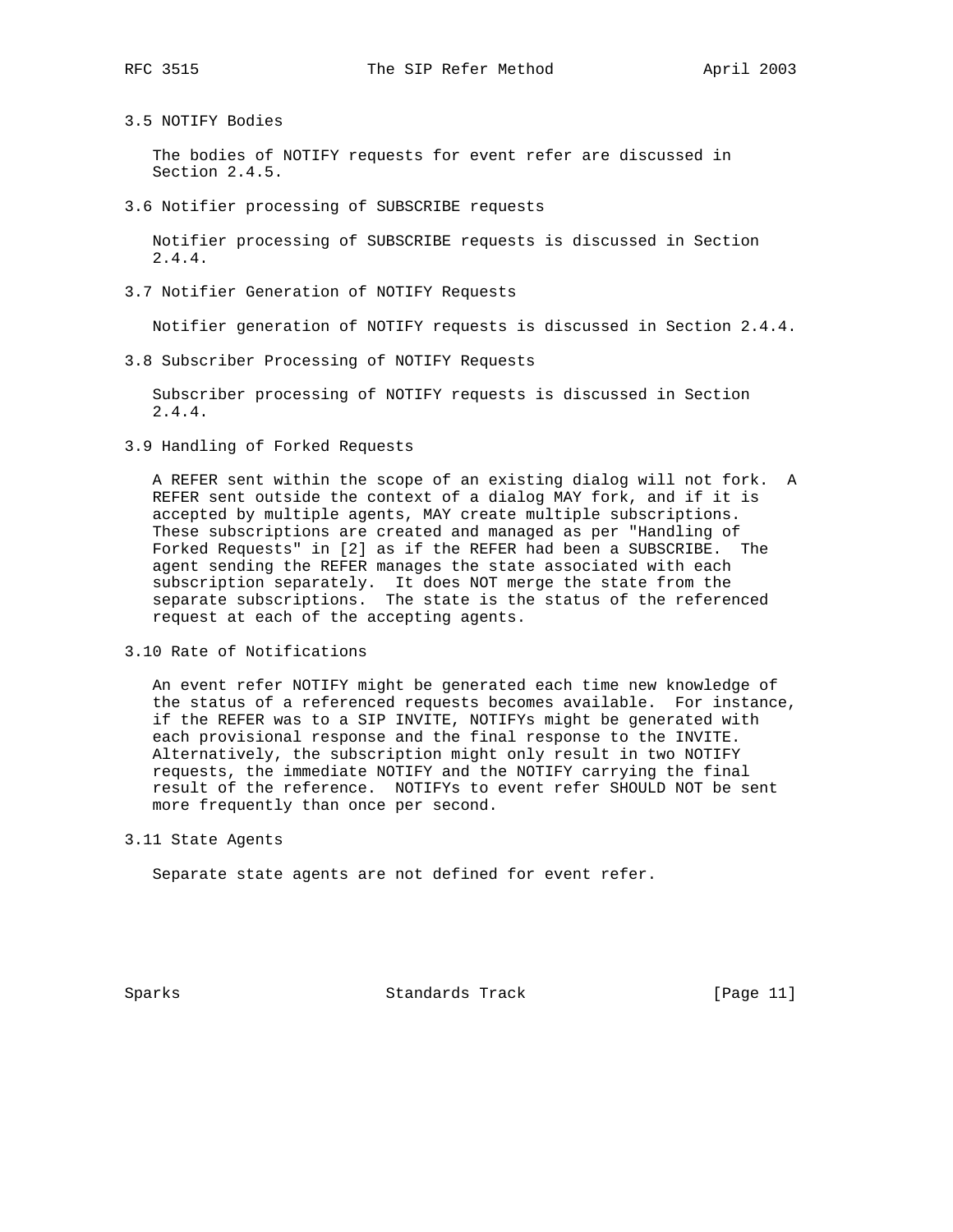4. Examples

## 4.1 Prototypical REFER callflow



 Here are examples of what the four messages between Agent A and Agent B might look like if the reference to (whatever) that Agent B makes is successful. The details of this flow indicate this particular REFER occurs outside a session (there is no To tag in the REFER request). If the REFER occurs inside a session, there would be a non-empty To tag in the request.

Message One (F1)

REFER sip:b@atlanta.example.com SIP/2.0 Via: SIP/2.0/UDP agenta.atlanta.example.com;branch=z9hG4bK2293940223 To: <sip:b@atlanta.example.com> From: <sip:a@atlanta.example.com>;tag=193402342 Call-ID: 898234234@agenta.atlanta.example.com CSeq: 93809823 REFER Max-Forwards: 70 Refer-To: (whatever URI) Contact: sip:a@atlanta.example.com Content-Length: 0

Sparks Standards Track [Page 12]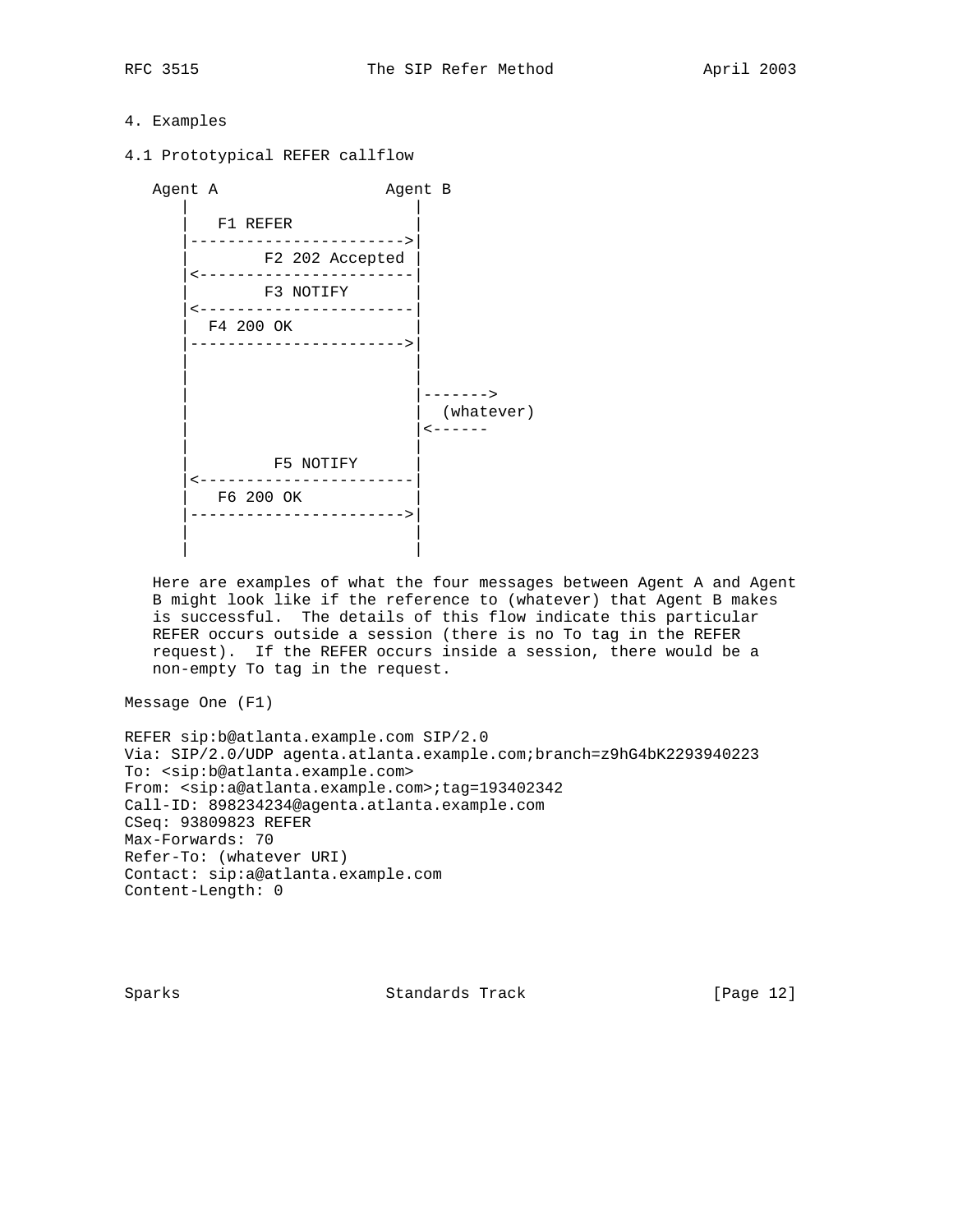```
Message Two (F2)
```
SIP/2.0 202 Accepted Via: SIP/2.0/UDP agenta.atlanta.example.com;branch=z9hG4bK2293940223 To: <sip:b@atlanta.example.com>;tag=4992881234 From: <sip:a@atlanta.example.com>;tag=193402342 Call-ID: 898234234@agenta.atlanta.example.com CSeq: 93809823 REFER Contact: sip:b@atlanta.example.com Content-Length: 0 Message Three (F3) NOTIFY sip:a@atlanta.example.com SIP/2.0 Via: SIP/2.0/UDP agentb.atlanta.example.com;branch=z9hG4bK9922ef992-25 To: <sip:a@atlanta.example.com>;tag=193402342 From: <sip:b@atlanta.example.com>;tag=4992881234 Call-ID: 898234234@agenta.atlanta.example.com CSeq: 1993402 NOTIFY Max-Forwards: 70 Event: refer Subscription-State: active;expires=(depends on Refer-To URI) Contact: sip:b@atlanta.example.com Content-Type: message/sipfrag;version=2.0 Content-Length: 20 SIP/2.0 100 Trying Message Four (F4) SIP/2.0 200 OK Via: SIP/2.0/UDP agentb.atlanta.example.com;branch=z9hG4bK9922ef992-25 To: <sip:a@atlanta.example.com>;tag=193402342 From: <sip:b@atlanta.example.com>;tag=4992881234 Call-ID: 898234234@agenta.atlanta.example.com CSeq: 1993402 NOTIFY Contact: sip:a@atlanta.example.com Content-Length: 0 Message Five (F5) NOTIFY sip:a@atlanta.example.com SIP/2.0 Via: SIP/2.0/UDP agentb.atlanta.example.com;branch=z9hG4bK9323394234 To: <sip:a@atlanta.example.com>;tag=193402342 From: <sip:b@atlanta.example.com>;tag=4992881234 Call-ID: 898234234@agenta.atlanta.example.com CSeq: 1993403 NOTIFY Max-Forwards: 70

Sparks Standards Track [Page 13]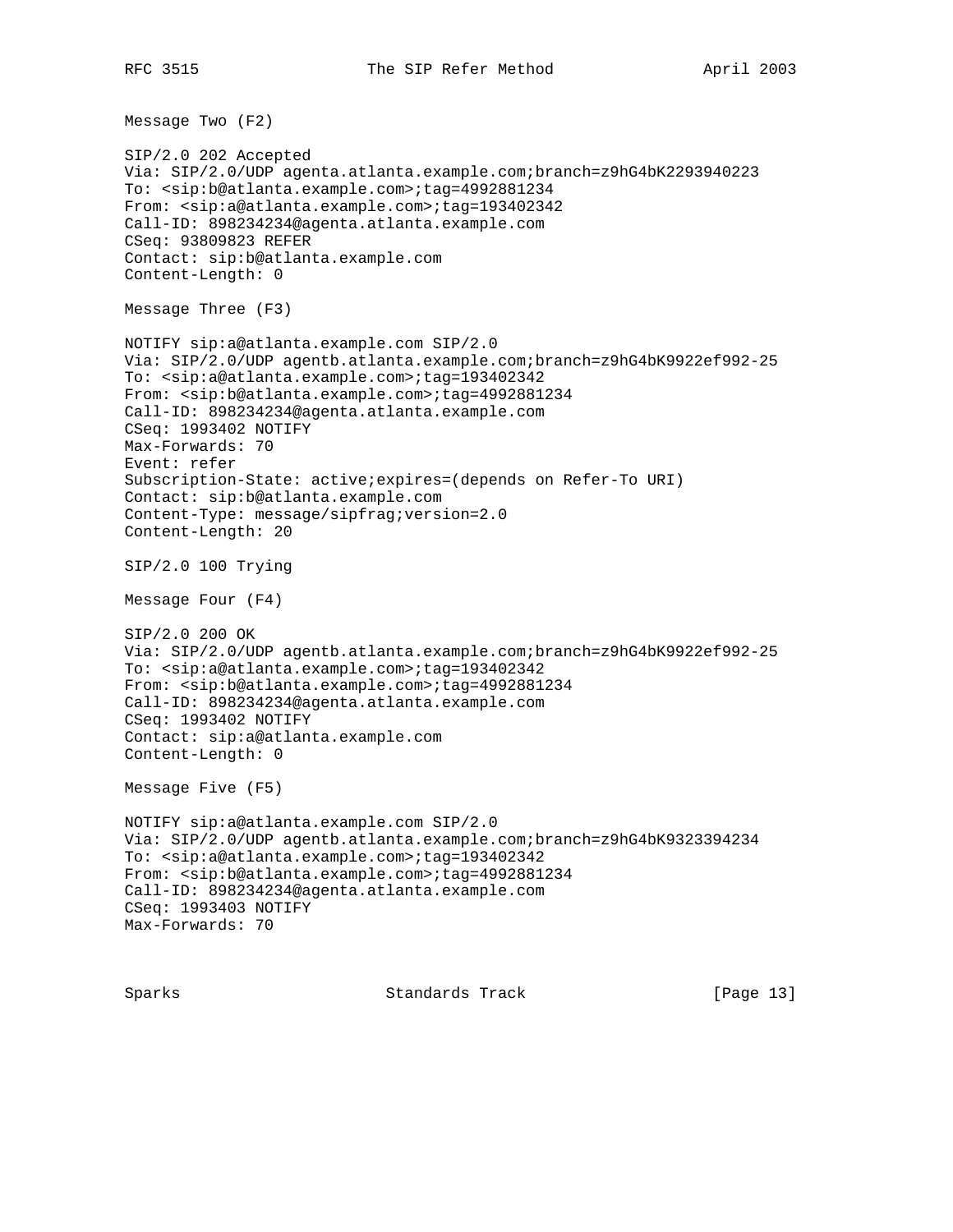Event: refer Subscription-State: terminated;reason=noresource Contact: sip:b@atlanta.example.com Content-Type: message/sipfrag;version=2.0 Content-Length: 16

SIP/2.0 200 OK

Message Six (F6)

SIP/2.0 200 OK Via: SIP/2.0/UDP agentb.atlanta.example.com;branch=z9hG4bK9323394234 To: <sip:a@atlanta.example.com>;tag=193402342 From: <sip:b@atlanta.example.com>;tag=4992881234 Call-ID: 898234234@agenta.atlanta.example.com CSeq: 1993403 NOTIFY Contact: sip:a@atlanta.example.com Content-Length: 0

4.2 Multiple REFERs in a dialog

 Message One above brings an implicit subscription dialog into existence. Suppose Agent A issued a second REFER inside that dialog:

Agent A Agent B | |  $F7$  REFER |----------------------->| F8 202 Accepted |<-----------------------| F9 NOTIFY |<-----------------------| F10 200 OK |----------------------->| | |-------> (something different)  $|$  <------ | | F11 NOTIFY |<-----------------------| | F12 200 OK | |----------------------->| | | | |

Sparks Standards Track [Page 14]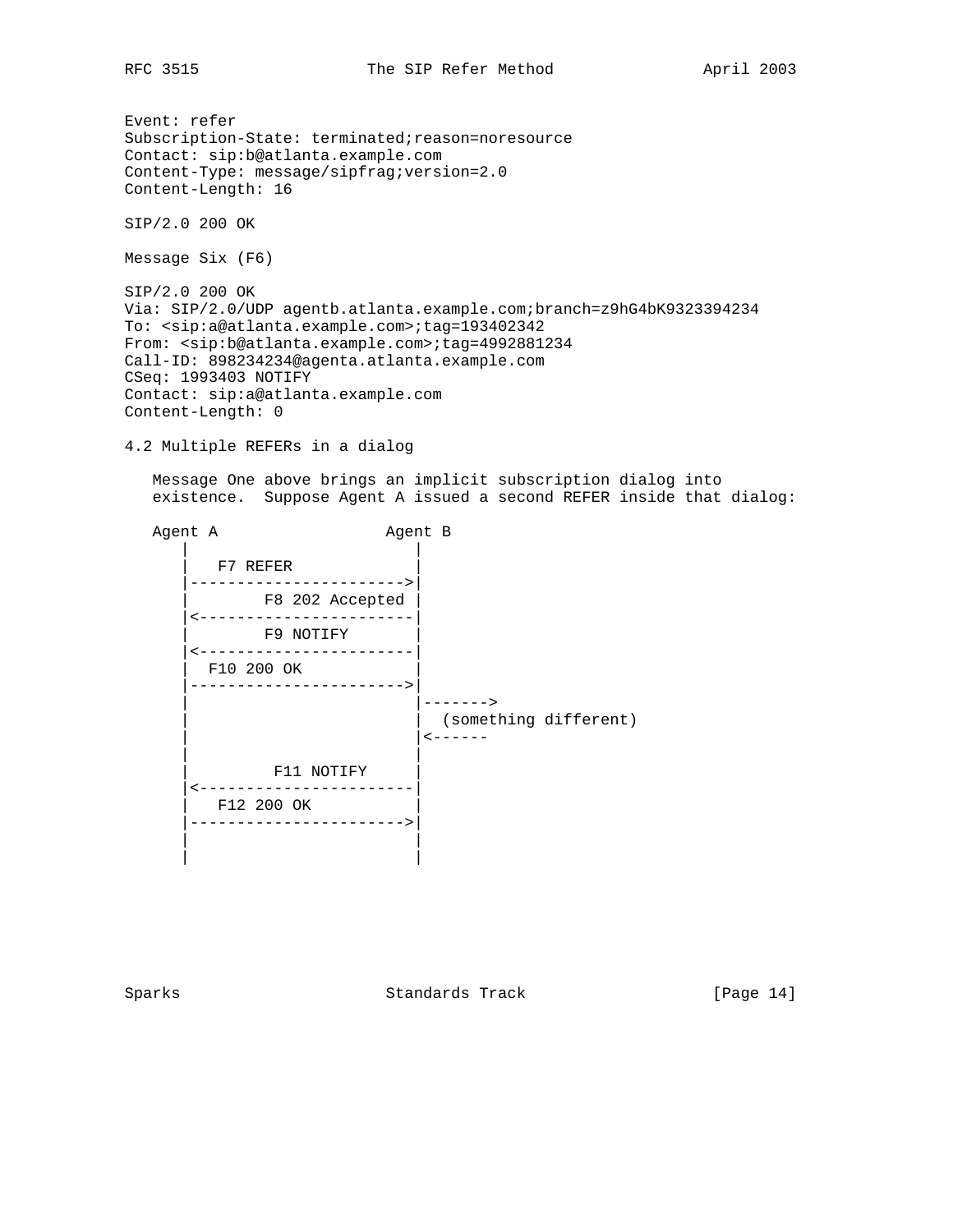Message Seven (F7)

REFER sip:b@atlanta.example.com SIP/2.0 Via: SIP/2.0/UDP agenta.atlanta.example.com;branch=z9hG4bK9390399231 To: <sip:b@atlanta.example.com>;tag=4992881234 From: <sip:a@atlanta.example.com>;tag=193402342 Call-ID: 898234234@agenta.atlanta.example.com CSeq: 93809824 REFER Max-Forwards: 70 Refer-To: (some different URI) Contact: sip:a@atlanta.example.com Content-Length: 0 Message Eight (F8) SIP/2.0 202 Accepted Via: SIP/2.0/UDP agenta.atlanta.example.com;branch=z9hG4bK9390399231 To: <sip:b@atlanta.example.com>;tag=4992881234 From: <sip:a@atlanta.example.com>;tag=193402342 Call-ID: 898234234@agenta.atlanta.example.com CSeq: 93809824 REFER Contact: sip:b@atlanta.example.com Content-Length: 0 Message Nine (F9) NOTIFY sip:a@atlanta.example.com SIP/2.0 Via: SIP/2.0/UDP agentb.atlanta.example.com;branch=z9hG4bK9320394238995 To: <sip:a@atlanta.example.com>;tag=193402342 From: <sip:b@atlanta.example.com>;tag=4992881234 Call-ID: 898234234@agenta.atlanta.example.com CSeq: 1993404 NOTIFY Max-Forwards: 70 Event: refer;id=93809824 Subscription-State: active;expires=(depends on Refer-To URI) Contact: sip:b@atlanta.example.com Content-Type: message/sipfrag;version=2.0 Content-Length: 20 SIP/2.0 100 Trying Message Ten (F10) SIP/2.0 200 OK Via: SIP/2.0/UDP agentb.atlanta.example.com;branch=z9hG4bK9320394238995 To: <sip:a@atlanta.example.com>;tag=193402342 From: <sip:b@atlanta.example.com>;tag=4992881234 Call-ID: 898234234@agenta.atlanta.example.com

Sparks Standards Track [Page 15]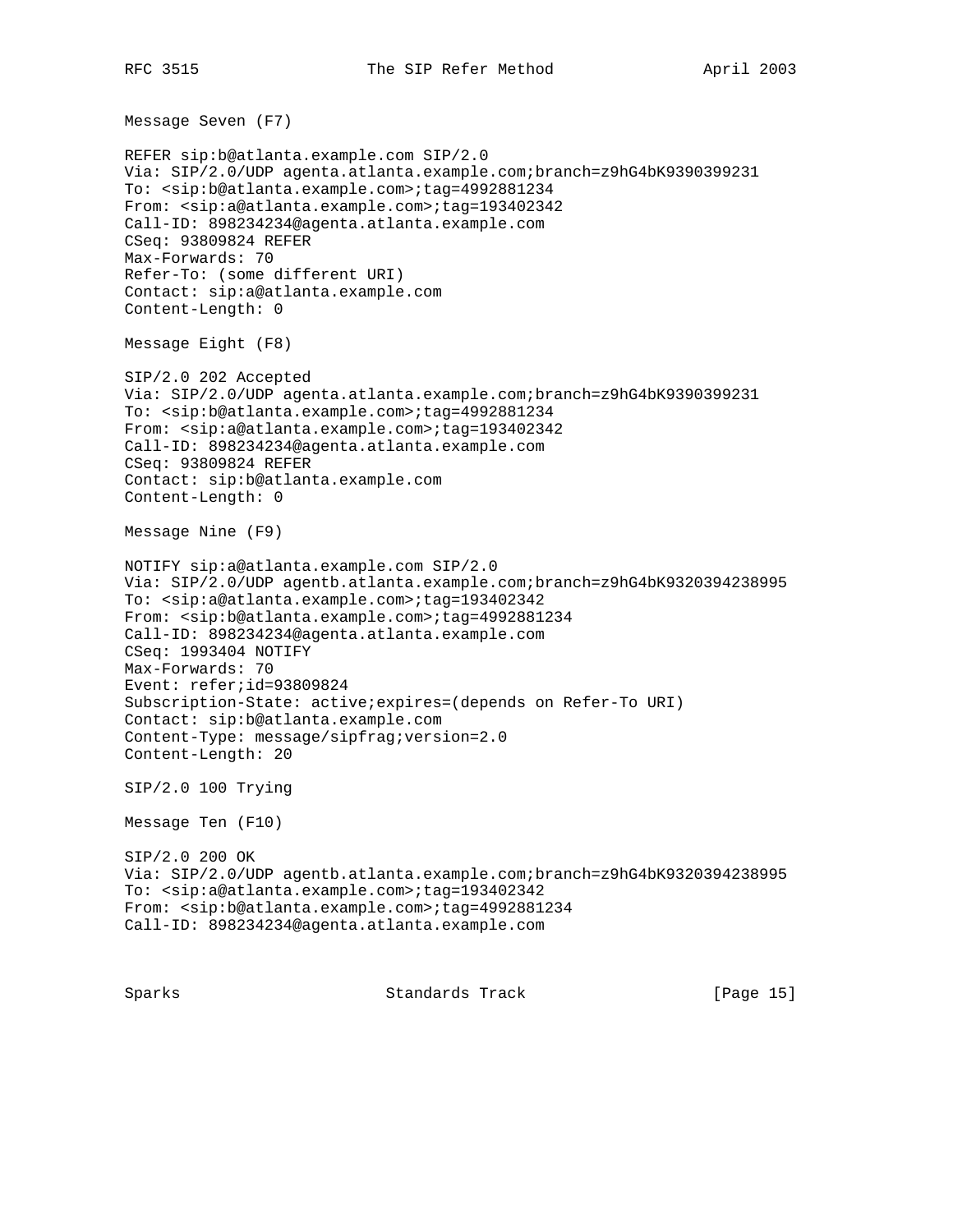CSeq: 1993404 NOTIFY Contact: sip:a@atlanta.example.com Content-Length: 0

Message Eleven (F11)

NOTIFY sip:a@atlanta.example.com SIP/2.0 Via: SIP/2.0/UDP agentb.atlanta.example.com;branch=z9hG4bK2994a93eb-fe To: <sip:a@atlanta.example.com>;tag=193402342 From: <sip:b@atlanta.example.com>;tag=4992881234 Call-ID: 898234234@agenta.atlanta.example.com CSeq: 1993405 NOTIFY Max-Forwards: 70 Event: refer;id=93809824 Subscription-State: terminated;reason=noresource Contact: sip:b@atlanta.example.com Content-Type: message/sipfrag;version=2.0 Content-Length: 16

SIP/2.0 200 OK

Message Twelve (F12)

SIP/2.0 200 OK Via: SIP/2.0/UDP agentb.atlanta.example.com;branch=z9hG4bK2994a93eb-fe To: <sip:a@atlanta.example.com>;tag=193402342 From: <sip:b@atlanta.example.com>;tag=4992881234 Call-ID: 898234234@agenta.atlanta.example.com CSeq: 1993405 NOTIFY Contact: sip:a@atlanta.example.com Content-Length: 0

```
5. Security Considerations
```
 The security considerations described in Section 26 of [1] apply to the REFER transaction. In particular, the implementation requirements and considerations in Section 26.3 address securing a generic SIP transaction. Special consideration is warranted for the authorization polices applied to REFER requests and for the use of message/sipfrag to convey the results of the referenced request.

5.1 Constructing a Refer-To URI

 This mechanism relies on providing contact information for the referred-to resource to the party being referred. Care should be taken to provide a suitably restricted URI if the referred-to resource should be protected.

Sparks Standards Track [Page 16]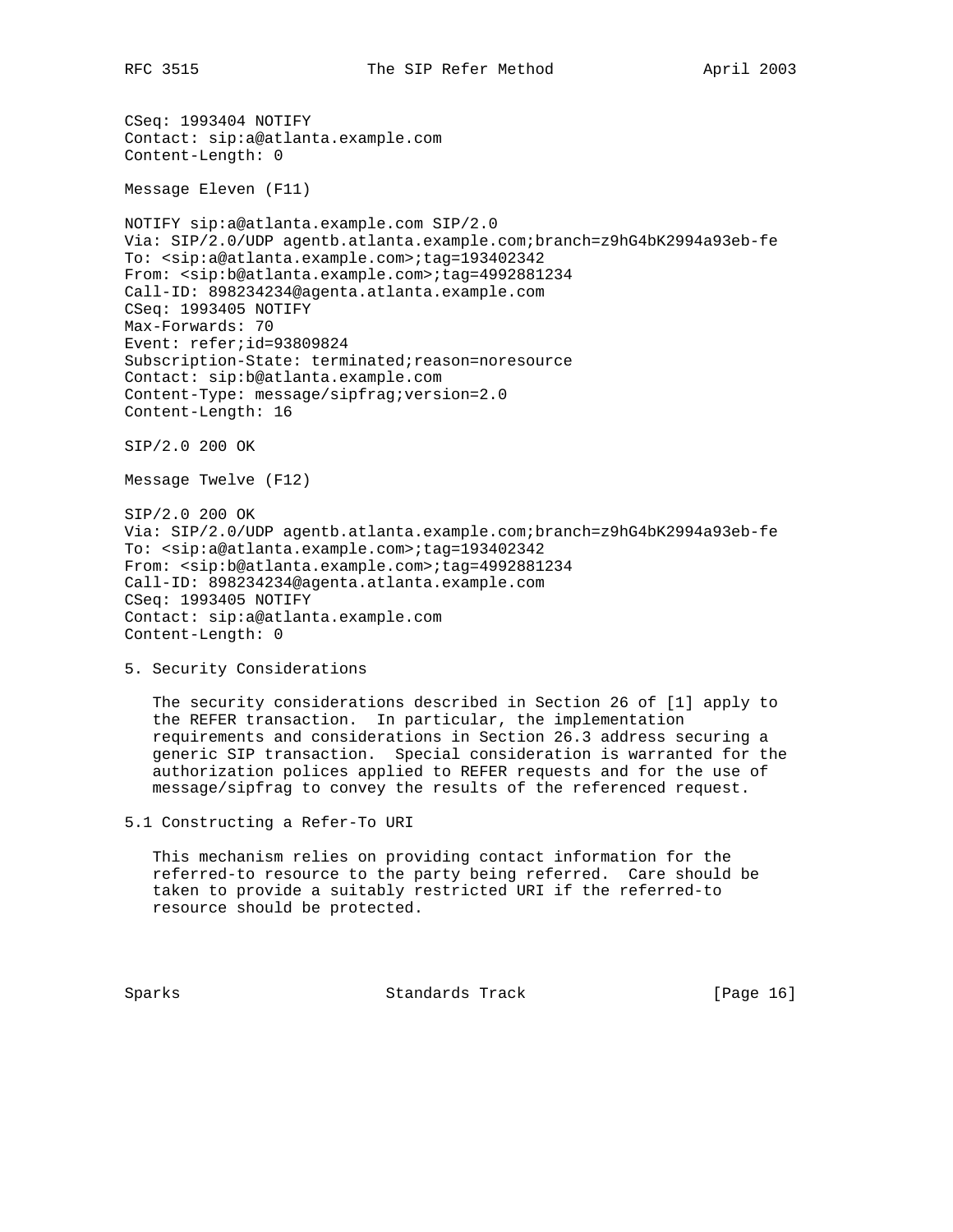# 5.2 Authorization Considerations for REFER

 As described in Section 2.4.2, an implementation can receive a REFER requests with a Refer-To URI containing an arbitrary scheme. For instance, a user could be referred to an online service such as a MUD using a telnet URI. Customer service could refer a customer to an order tracking web page using an HTTP URI. Section 2.4.2 allows a user agent to reject a REFER request when it can not process the referenced scheme. It also requires the user agent to obtain authorization from its user before attempting to use the URI. Generally, this could be achieved by prompting the user with the full URI and a question such as "Do you wish to access this resource (Y/N)". Of course, URIs can be arbitrarily long and are occasionally constructed with malicious intent, so care should be taken to avoid surprise even in the display of the URI itself (such as partial display or crashing). Further, care should be taken to expose as much information about the reference as possible to the user to mitigate the risk of being misled into a dangerous decision. For instance, the Refer-To header may contain a display name along with the URI. Nothing ensures that any property implied by that display name is shared by the URI. For instance, the display name may contain "secure" or "president" and when the URI indicates sip:agent59@telemarketing.example.com. Thus, prompting the user with the display name alone is insufficient.

 In some cases, the user can provide authorization for some REFER requests ahead of time by providing policy to the user agent. This is appropriate, for instance, for call transfer as discussed in [4]. Here, a properly authenticated REFER request within an existing SIP dialog to a sip:, sips:, or tel: URI may be accepted through policy without interactively obtaining the user's authorization. Similarly, it may be appropriate to accept a properly authenticated REFER to an HTTP URI if the referror is on an explicit list of approved referrors. In the absence of such pre-provided authorization, the user must interactively provide authorization to reference the indicated resource.

 To see the danger of a policy that blindly accepts and acts on an HTTP URI, for example, consider a web server configured to accept requests only from clients behind a small organization's firewall. As it sits in this soft-creamy-middle environment where the small organization trusts all its members and has little internal security, the web server is frequently behind on maintenance, leaving it vulnerable to attack through maliciously constructed URIs (resulting perhaps in running arbitrary code provided in the URI). If a SIP UA inside this firewall blindly accepted a reference to an arbitrary HTTP URI, an attacker outside the firewall could compromise the web server. On the other hand, if the UA's user has to take positive

Sparks Standards Track [Page 17]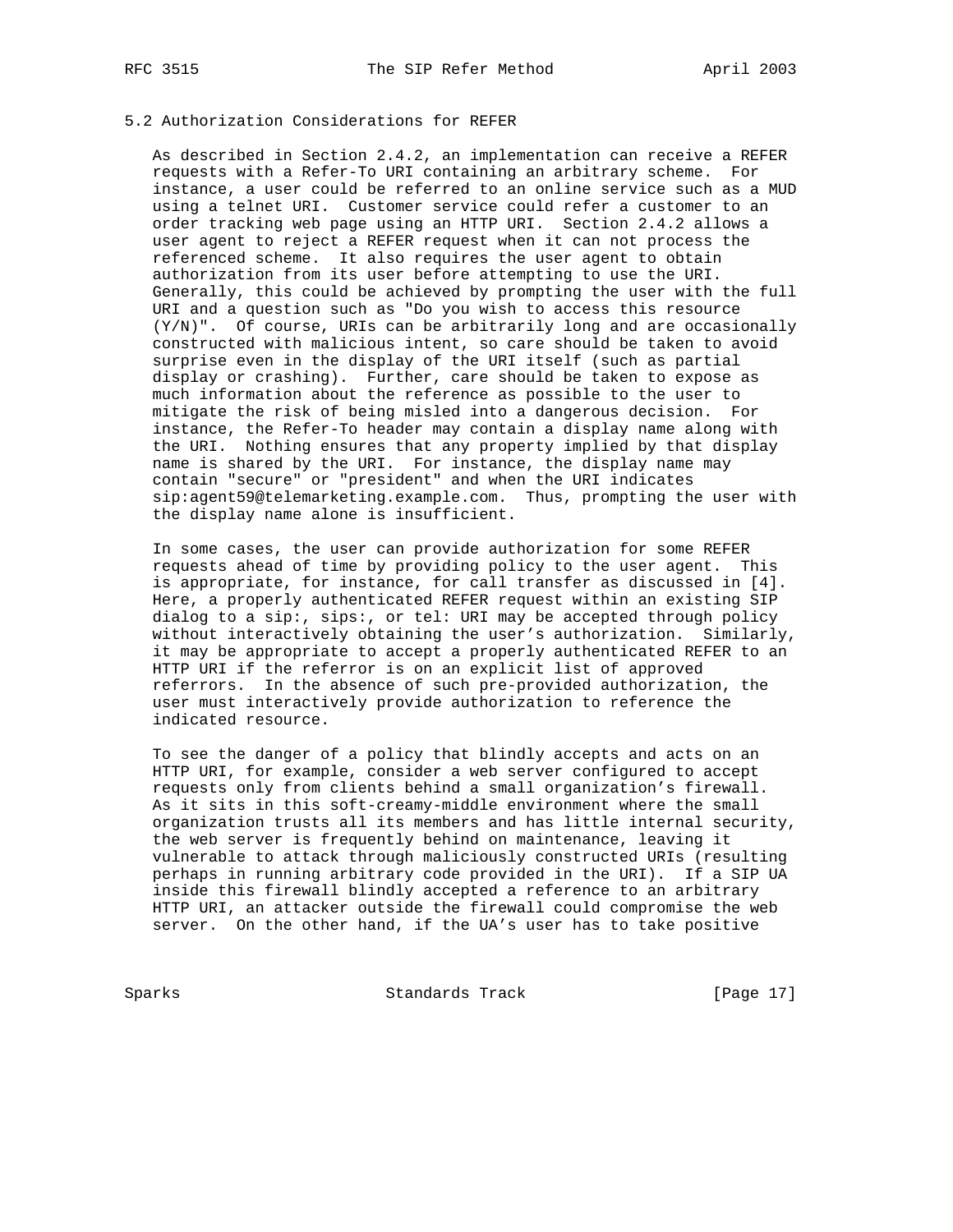action (such as responding to a prompt) before acting on this URI, the risk is reduced to the same level as the user clicking on the URI in a web-browser or email message.

 The conclusion in the above paragraph generalizes to URIs with an arbitrary scheme. An agent that takes automated action to access a URI with a given scheme risks being used to indirectly attack another host that is vulnerable to some security flaw related to that scheme. This risk and the potential for harm to that other host is heightened when the host and agent reside behind a common policy-enforcement point such as a firewall. Furthermore, this agent increases its exposure to denial of service attacks through resource exhaustion, especially if each automated action involves opening a new connection.

 User agents should take care when handing an arbitrary URI to a third-party service such as that provided by some modern operating systems, particularly if the user agent is not aware of the scheme and the possible ramifications using the protocols it indicates. The opportunity for violating the principal of least surprise is very high.

5.3 Considerations for the use of message/sipfrag

 Using message/sipfrag bodies to return the progress and results of a REFER request is extremely powerful. Careless use of that capability can compromise confidentiality and privacy. Here are a couple of simple, somewhat contrived, examples to demonstrate the potential for harm.

#### 5.3.1 Circumventing Privacy

 Suppose Alice has a user agent that accepts REFER requests to SIP INVITE URIs, and NOTIFYs the referrer of the progress of the INVITE by copying each response to the INVITE into the body of a NOTIFY.

 Suppose further that Carol has a reason to avoid Mallory and has configured her system at her proxy to only accept calls from a certain set of people she trusts (including Alice), so that Mallory doesn't learn when she's around, or what user agent she's actually using.

 Mallory can send a REFER to Alice, with a Refer-To URI indicating Carol. If Alice can reach Carol, the 200 OK Carol sends gets returned to Mallory in a NOTIFY, letting him know not only that Carol is around, but also the IP address of the agent she's using.

Sparks Standards Track [Page 18]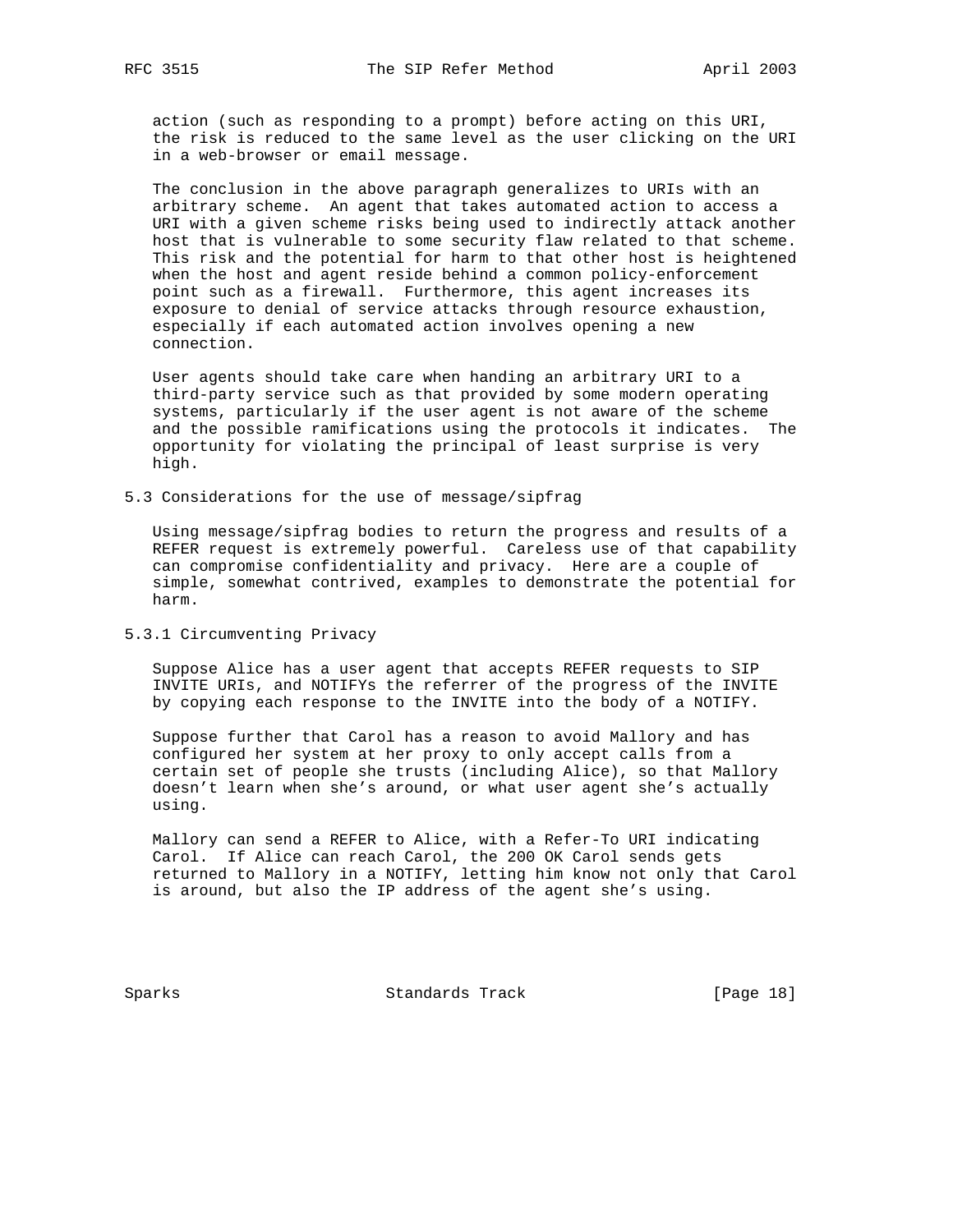# 5.3.2 Circumventing Confidentiality

 Suppose Alice, with the same user agent as above, is working at a company that is working on the greatest SIP device ever invented the SIP FOO. The company has been working for months building the device and the marketing materials, carefully keeping the idea, even the name of the idea secret (since a FOO is one of those things that anybody could do if they'd just had the idea first). FOO is up and running, and anyone at the company can use it, but it's not available outside the company firewall.

 Mallory has heard rumor that Alice's company is onto something big, and has even managed to get his hands on a URI that he suspects might have something to do with it. He sends a REFER to ALICE with the mysterious URI and as Alice connects to the FOO, Mallory gets NOTIFYs with bodies containing

Server: FOO/v0.9.7

#### 5.3.3 Limiting the Breach

 For each of these cases, and in general, returning a carefully selected subset of the information available about the progress of the reference through the NOTIFYs mitigates risk. The minimal implementation described in Section 2.4.5 exposes the least information about what the agent operating on the REFER request has done, and is least likely to be a useful tool for malicious users.

## 5.3.4 Cut, Paste and Replay Considerations

 The mechanism defined in this specification is not directly susceptible to abuse through copying the message/sipfrag bodies from NOTIFY requests and inserting them, in whole or in part, in future NOTIFY requests associated with the same or a different REFER. Under this specification the agent replying to the REFER request is in complete control of the content of the bodies of the NOTIFY it sends. There is no mechanism defined here requiring this agent to faithfully forward any information from the referenced party. Thus, saving a body for later replay gives the agent no more ability to affect the mechanism defined in this document at its peer than it has without that body. Similarly, capture of a message/sipfrag body by eavesdroppers will give them no more ability to affect this mechanism than they would have without it.

 Future extensions may place additional constraints on the agent responding to REFER to allow using the message/sipfrag body part in a NOTIFY to make statements like "I contacted the party you referred me to, and here's cryptographic proof". These statements might be used

Sparks Standards Track [Page 19]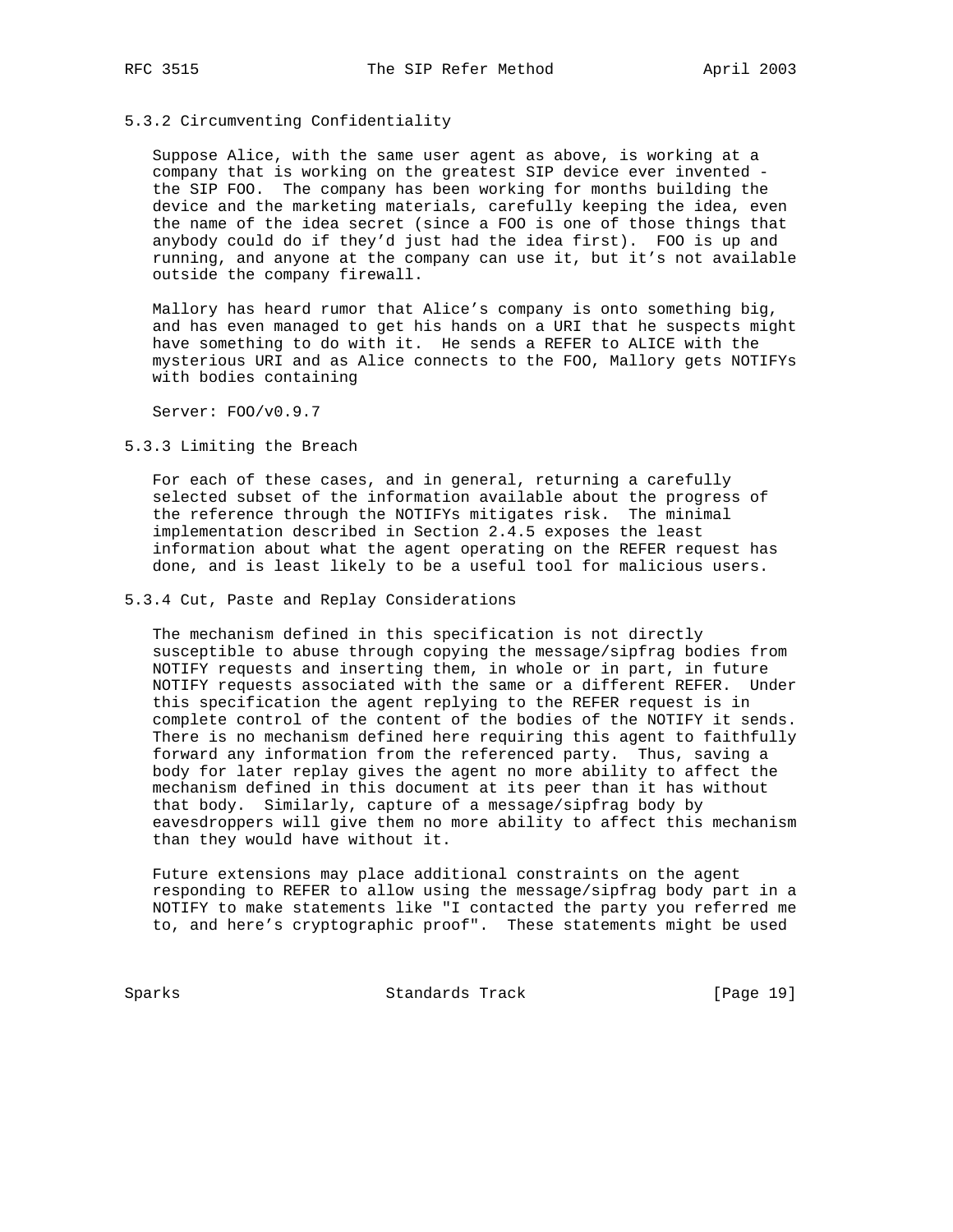to affect the behavior of the receiving UA. This kind of extension will need to define additional mechanism to protect itself from copy based attacks.

6. Historic Material

 This method was initially motivated by the call-transfer application. Starting as TRANSFER, and later generalizing to REFER, this method improved on the BYE/Also concept of the expired draft-ietf-sip-cc-01 by disassociating transfers from the processing of BYE. These changes facilitate recovery of failed transfers and clarify state management in the participating entities.

 Early versions of this work required the agent responding to REFER to wait until the referred action completed before sending a final response to the REFER. That final response reflected the success or failure of the referred action. This was infeasible due to the transaction timeout rules defined for non-INVITE requests in [1]. A REFER must always receive an immediate (within the lifetime of a non-INVITE transaction) final response.

7. IANA Considerations

 This document defines a new SIP method name (REFER), a new SIP header field name with a compact form (Refer-To and r respectively), and an event package (refer).

 The following has been added to the method sub-registry under http://www.iana.org/assignments/sip-parameters.

REFER [RFC3515]

 The following information also has been be added to the header sub registry under http://www.iana.org/assignments/sip-parameters.

Header Name: Refer-To

Compact Form: r

Reference: RFC 3515

 This specification registers an event package, based on the registration procedures defined in [2]. The following is the information required for such a registration:

Package Name: refer

Package or Package-Template: This is a package.

Sparks Standards Track [Page 20]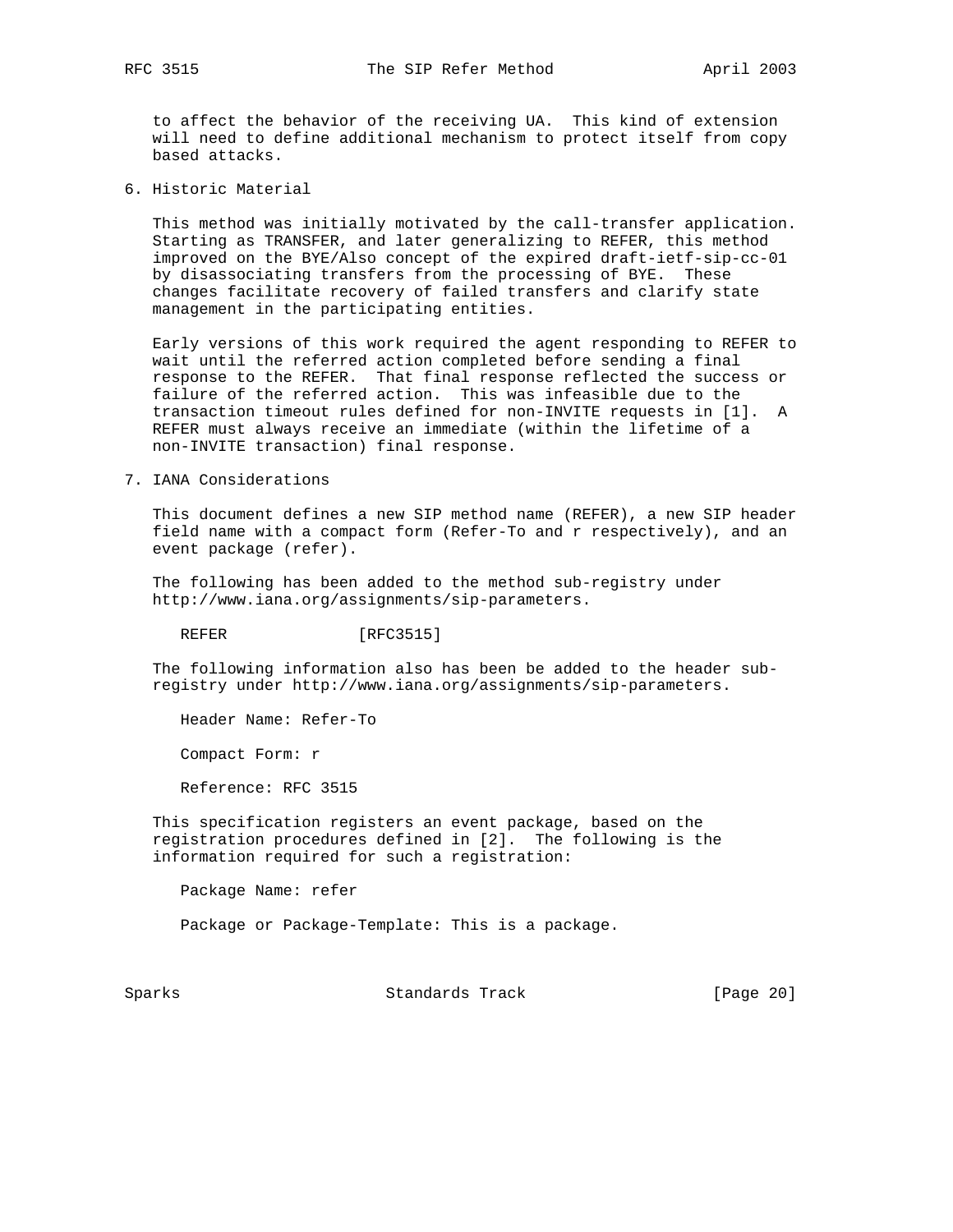Published Specification: RFC 3515

Person to Contact: Robert Sparks, rsparks@dynamicsoft.com

8. Acknowledgments

This document is a collaborative product of the SIP working group.

- 9. References
- 9.1 Normative References
	- [1] Rosenberg, J., Schulzrinne, H., Camarillo, G., Johnston, A., Peterson, J., Sparks, R., Handley, M. and E. Schooler, "SIP: Session Initiation Protocol", RFC 3261, June 2002.
- [2] Roach, A. B., "Session Initiation Protocol (SIP)-Specific Event Notification", RFC 3265, June 2002.
	- [3] Sparks, R., "Internet Media Type message/sipfrag", RFC 3420, November 2002.
- 9.2 Informative References
	- [4] Sparks, R. and A. Johnston, "Session Initiation Protocol Call Control - Transfer", Work in Progress.
- 10. Intellectual Property Statement

 The IETF takes no position regarding the validity or scope of any intellectual property or other rights that might be claimed to pertain to the implementation or use of the technology described in this document or the extent to which any license under such rights might or might not be available; neither does it represent that it has made any effort to identify any such rights. Information on the IETF's procedures with respect to rights in standards-track and standards-related documentation can be found in BCP-11. Copies of claims of rights made available for publication and any assurances of licenses to be made available, or the result of an attempt made to obtain a general license or permission for the use of such proprietary rights by implementors or users of this specification can be obtained from the IETF Secretariat.

 The IETF invites any interested party to bring to its attention any copyrights, patents or patent applications, or other proprietary rights which may cover technology that may be required to practice this standard. Please address the information to the IETF Executive Director.

Sparks Standards Track [Page 21]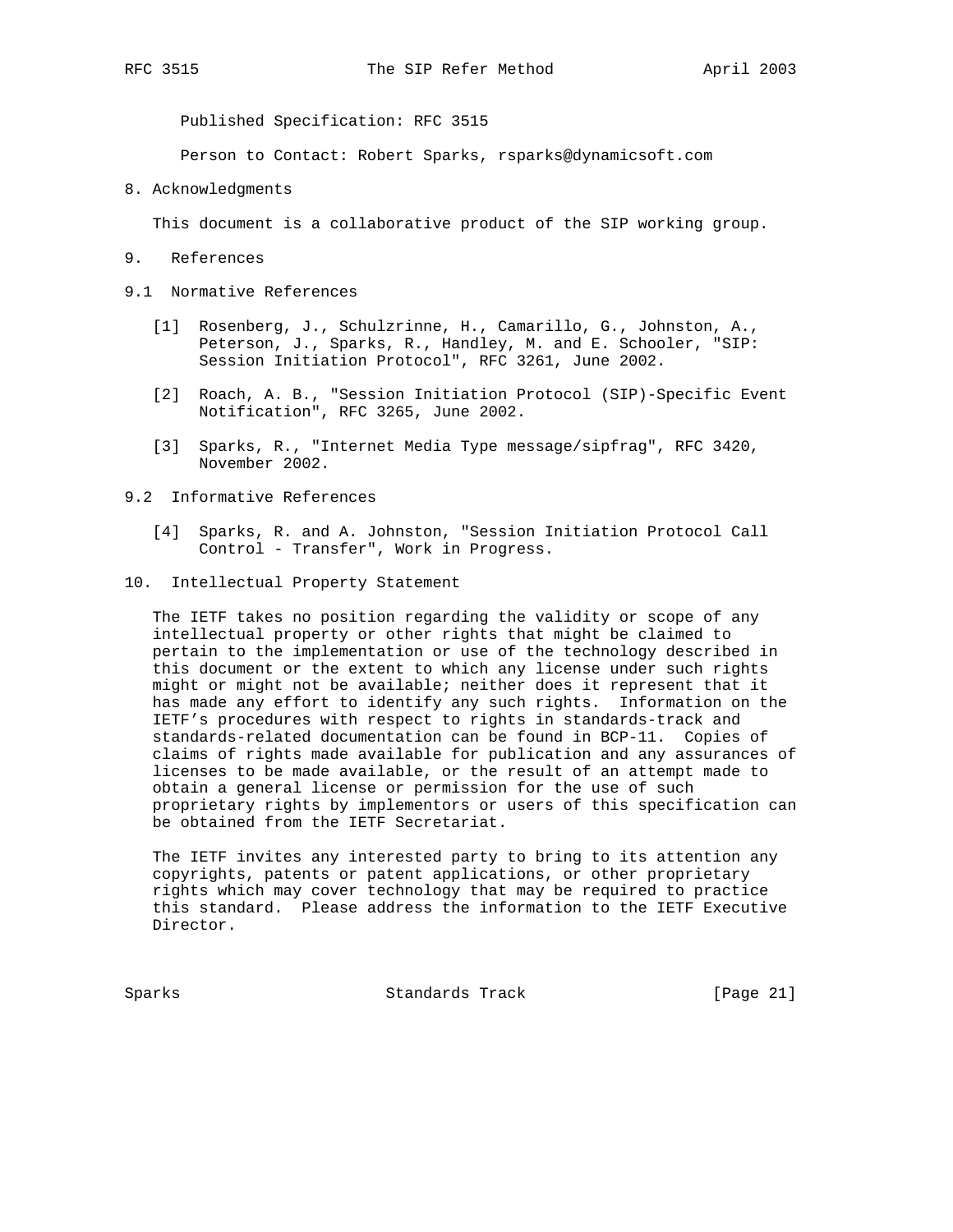11. Author's Address

 Robert J. Sparks dynamicsoft 5100 Tennyson Parkway Suite 1200 Plano, TX 75024

EMail: rsparks@dynamicsoft.com

Sparks Standards Track [Page 22]